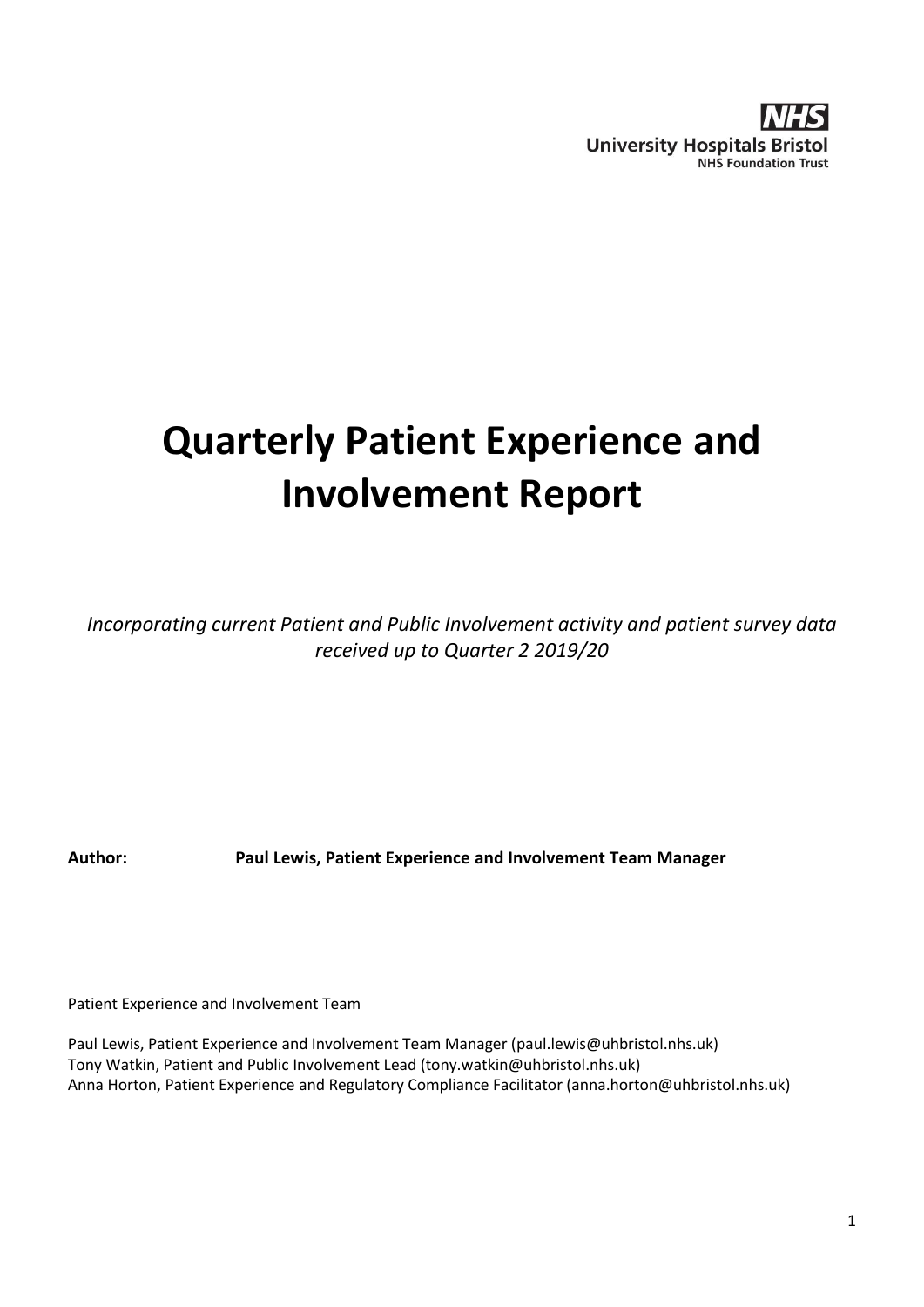# **1. Overview of patient-reported experience at UH Bristol**

| Successes                                                                                                                                                                                                                                                                                                                                                                                                                                                                                                                                                                                                                                   | Priorities                                                                                                                                                                                                                                                                                                                                                                                                                                                                                                                                                                                                                                                                                                                                                                                                                                                                                                                                                                                                                                                                                                                                                                                                                                                                                                                                                                                                                 |  |  |
|---------------------------------------------------------------------------------------------------------------------------------------------------------------------------------------------------------------------------------------------------------------------------------------------------------------------------------------------------------------------------------------------------------------------------------------------------------------------------------------------------------------------------------------------------------------------------------------------------------------------------------------------|----------------------------------------------------------------------------------------------------------------------------------------------------------------------------------------------------------------------------------------------------------------------------------------------------------------------------------------------------------------------------------------------------------------------------------------------------------------------------------------------------------------------------------------------------------------------------------------------------------------------------------------------------------------------------------------------------------------------------------------------------------------------------------------------------------------------------------------------------------------------------------------------------------------------------------------------------------------------------------------------------------------------------------------------------------------------------------------------------------------------------------------------------------------------------------------------------------------------------------------------------------------------------------------------------------------------------------------------------------------------------------------------------------------------------|--|--|
| All of UH Bristol's headline Trust-level patient satisfaction survey<br>measures were above their target levels in Quarter 2.<br>South Bristol Community Hospital survey scores continued their<br>$\bullet$<br>positive improvement trend and were all above the target levels.<br>The Trust continued to see an improved performance in the National<br>$\bullet$<br>Cancer Patient Experience Survey.<br>UH Bristol received positive results in the National Accident &<br>Emergency Survey. In particular, the care provided by our doctors and<br>nurses was rated as being better than the national average.                         | During November 2019 patient feedback points were installed at St Michael's Hospital. This<br>is part of the Trust's rapid-time feedback system and will enable patients and visitors to give<br>feedback via touchscreens located at the hospital, including the ability to request a call back<br>from the Trust if they are having any issues or concerns about their experience.<br>The next phase of the implementation of the Trust's rapid-time feedback system will see<br>feedback points installed in the Bristol Royal Hospital for Children (currently scheduled for<br>implementation in Quarter 4 19/20).                                                                                                                                                                                                                                                                                                                                                                                                                                                                                                                                                                                                                                                                                                                                                                                                    |  |  |
| Opportunities                                                                                                                                                                                                                                                                                                                                                                                                                                                                                                                                                                                                                               | <b>Risks &amp; Threats</b>                                                                                                                                                                                                                                                                                                                                                                                                                                                                                                                                                                                                                                                                                                                                                                                                                                                                                                                                                                                                                                                                                                                                                                                                                                                                                                                                                                                                 |  |  |
| An analysis is being carried out by the Patient Experience and Involvement<br>Team, to look at the hospital experience of patients who have a mental<br>health issue. This piece of work is the result of several negative Friends and<br>Family Test comments about this theme over the last year. The analysis<br>will look at the experience of this patient group in more detail, using<br>robust data from the Trust's national inpatient survey. The results will be<br>presented to the Patient Experience Group in Quarter 4 19/20 and a<br>summary will be provided in the Quarterly Patient Experience and<br>Involvement Report. | The Trust's postnatal wards (73 and 76) had below target scores on the "kindness and<br>understanding" survey measure in Quarter 1 and 2. In the last Quarterly report this was<br>attributed to a high demand for the service and it was anticipated that the scores would<br>improve due to actions taken by the management team to alleviate service pressures. This<br>does appear to have happened, with the scores showing an improvement trend and hitting<br>their target levels in both August and September (the July score was below target, which<br>dragged down the overall score for Quarter 2).<br>Ward C808 (care of the elderly) received a below-target "inpatient tracker" score in Quarter<br>2 (83 against a minimum target of 85). The ward has been below target for three<br>consecutive quarters. It is important to emphasise that the majority of feedback for the<br>ward is still positive, and slightly lower than average survey scores for care of the elderly<br>services are something that is also reflected at a national-level. However, there is scope to<br>improve patient experience in these services. In June 2019 a new job role commenced in the<br>Division of Medicine that will see the roll out of an education programme for staff working<br>on care of the elderly wards. This will include a focus on improving communication with<br>patients, visitors and carers. |  |  |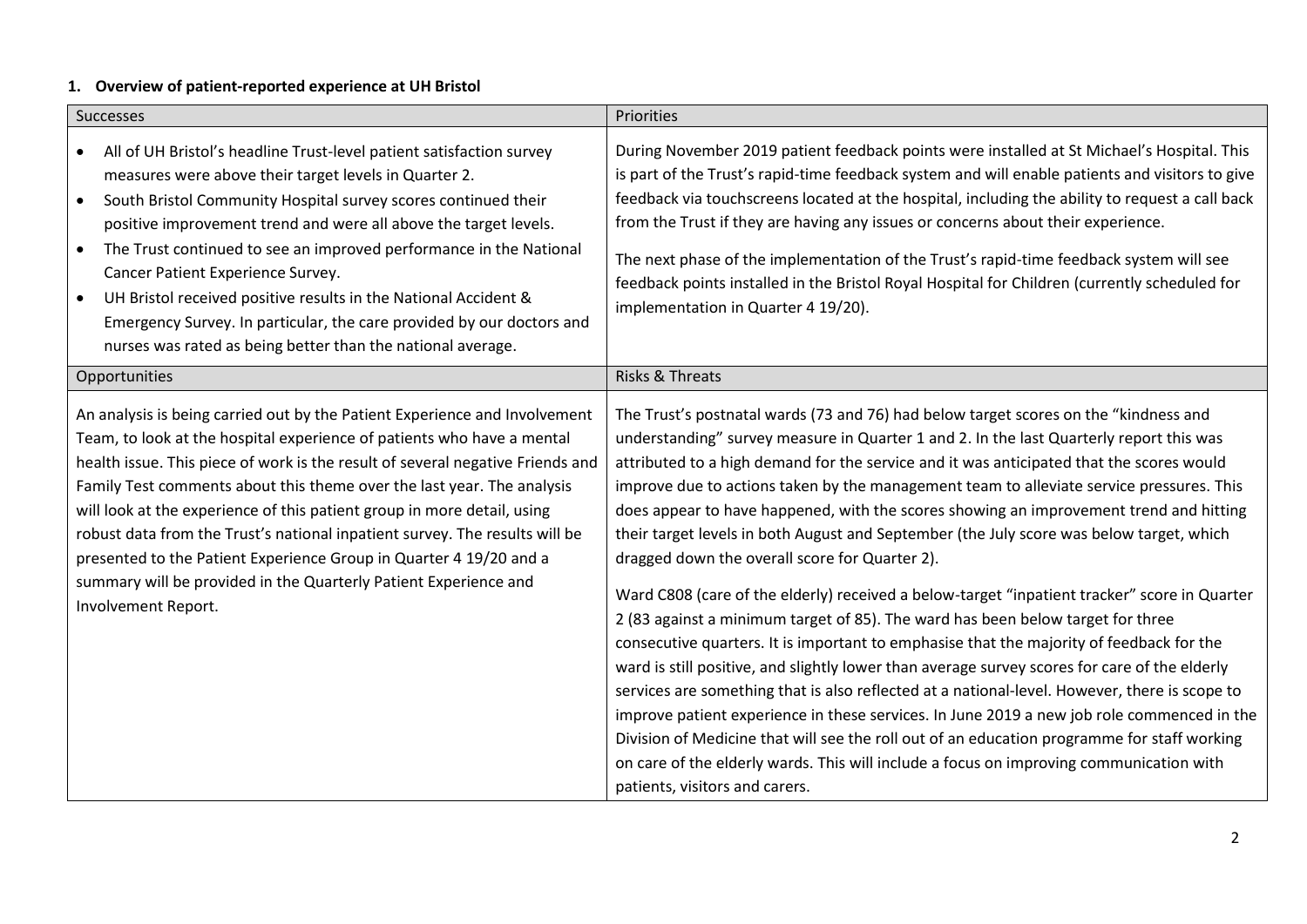# **2. National benchmarks**

The Care Quality Commission's national patient survey programme provides a comparison of patient-reported experience across NHS trusts in England. UH Bristol tends to perform better than the national average in these surveys (Chart 1). The results of each national survey, along with improvement actions / learning, are reviewed by the Trust's Patient Experience Group and the Quality and Outcomes Committee of the Trust Board.



**Chart 1:** UH Bristol's hospital based patient-reported experience relative to national benchmarks<sup>1</sup>

*\*The full national data for the national children / parent survey has not yet been released and so the national average / top 20% thresholds for these two data points in the chart are currently an estimate.*

In Quarter 2 the results of the 2018 national Accident & Emergency survey were published. For UH Bristol, the results relate to care provided at the Bristol Royal Infirmary Emergency Department. The Department achieved a positive set of results in this survey:

- Four of their scores were classed as being better than the national average to a statistically significant degree:
	- $\circ$  While you were in A&E, did a doctor or nurse explain your condition and treatment in a way you could understand?
	- $\circ$  If you had any anxieties or fears about your condition or treatment, did a doctor or nurse discuss them with you?
	- $\circ$  Did you have confidence and trust in the doctors and nurses examining and treating you?
	- $\circ$  Sometimes, a member of staff will say one thing and another will say something quite different. Did this happen to you?
- The Emergency Department was classed as being better than the national average in the section of the survey relating to care provided by doctors and nurses.

 $\overline{a}$  $^1$  This is based on the survey question that asks patients to rate their overall experience. This question is not included in the national maternity survey, and so we have constructed this score based on a mean score across all of the survey questions.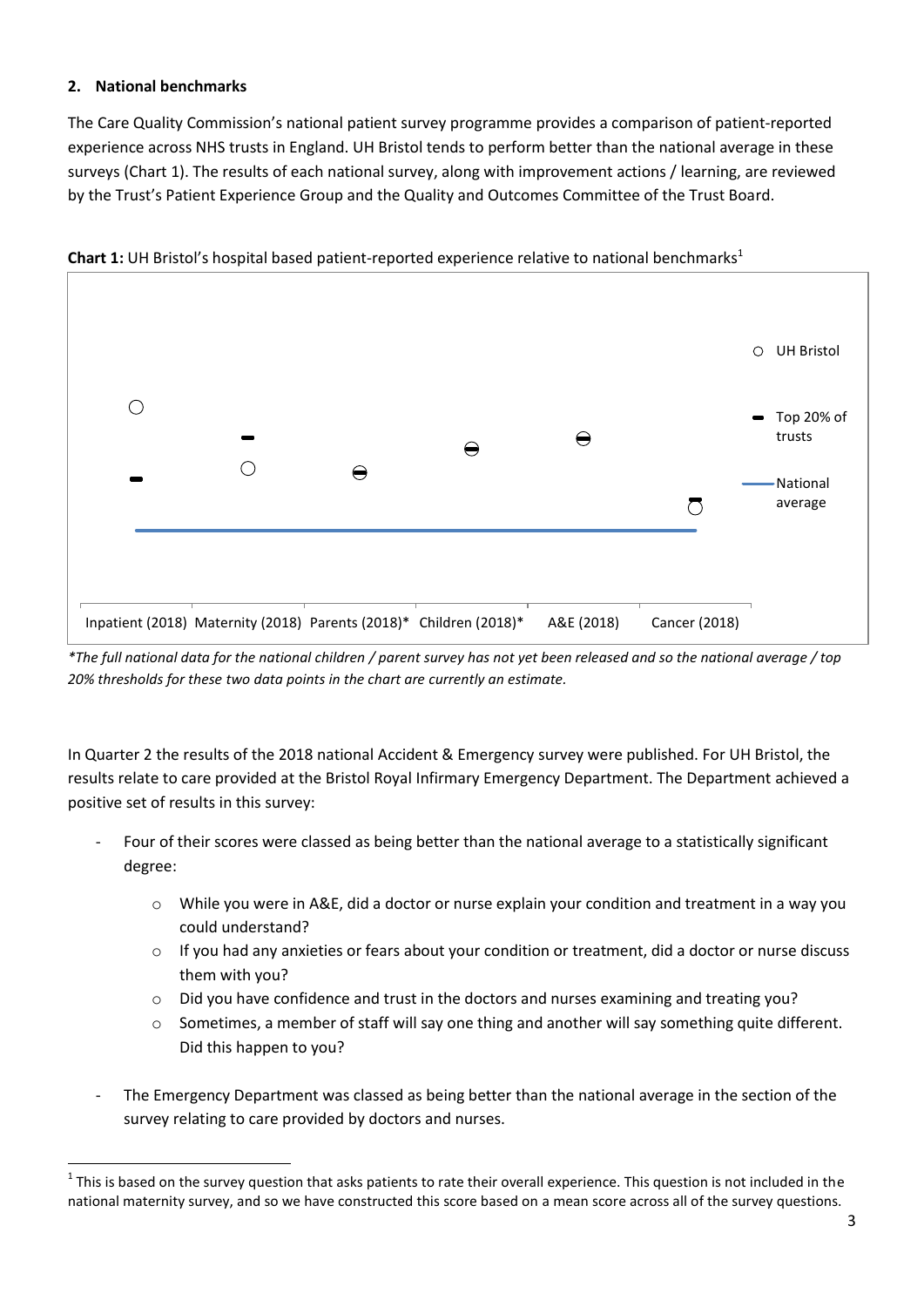The remaining 31 scores were in line with the national average, meaning that none of the Trusts' scores were classed as being below this benchmark to a statistically significant degree.

The Bristol Royal Infirmary Emergency Department is currently preparing a formal response to the learning points identified in the survey – primarily around waiting times, the environment of the Department, and availability of food / drink in the department. This report will be reviewed by the Patient Experience Group and the Quality and Outcomes Committee of the Trust Board in Quarter 3 2019/20.

In Quarter 2 we also received the latest results from the 2018 National Cancer Patient Experience Survey (NCPES). In the 2018 NCPES, UH Bristol was classed as being better than the national average to a statistically significant degree on five out of the forty-nine survey questions (Table 1). No scores were classed as being below this benchmark. UH Bristol's results in 2018 are part of a continued improvement trend for the Trust in this survey, which has outpaced the rate of improvement nationally and is moving closer to putting UH Bristol amongst the top performing Trusts in this survey (see Chart 1). The focus will be on continuing to deliver the Trust's NCPES action plan. This plan has wide-ranging actions that have driven the improvement in the experience of UH Bristol patients with cancer. The results of this survey were reviewed by the Trust's Cancer Steering Group and the Quality and Outcomes Committee in Quarter 3.

# **3. Survey results**

# *3.1 Survey results overview*

UH Bristol continues to receive very positive feedback from the people who use our services. Table 1 provides an overview of the Trust's performance against key survey metrics. An exception report is provided on the next page of the report detailing areas that did not perform at the expected levels.

#### **Table 1:** summary of headline survey metrics

|                                                                   | <b>Current Quarter</b><br>(Quarter 2) | <b>Previous Quarter</b><br>(Quarter 1) |
|-------------------------------------------------------------------|---------------------------------------|----------------------------------------|
| Inpatient experience tracker score                                | Green                                 | Green                                  |
| Inpatient kindness and understanding score                        | Green                                 | Green                                  |
| Inpatient Friends and Family Test score                           | Green                                 | Green                                  |
| Outpatient experience tracker score                               | Green                                 | Green                                  |
| Day case Friends and Family Test score                            | Green                                 | Green                                  |
| <b>Emergency Department Friends and Family Test score</b>         | Green                                 | Green                                  |
| Inpatient / day case Friends and Family Test response rate        | Green                                 | Green                                  |
| Outpatient Friends and Family Test response rate                  | Green                                 | Green                                  |
| <b>Emergency Department Friends and Family Test response rate</b> | Green                                 | Green                                  |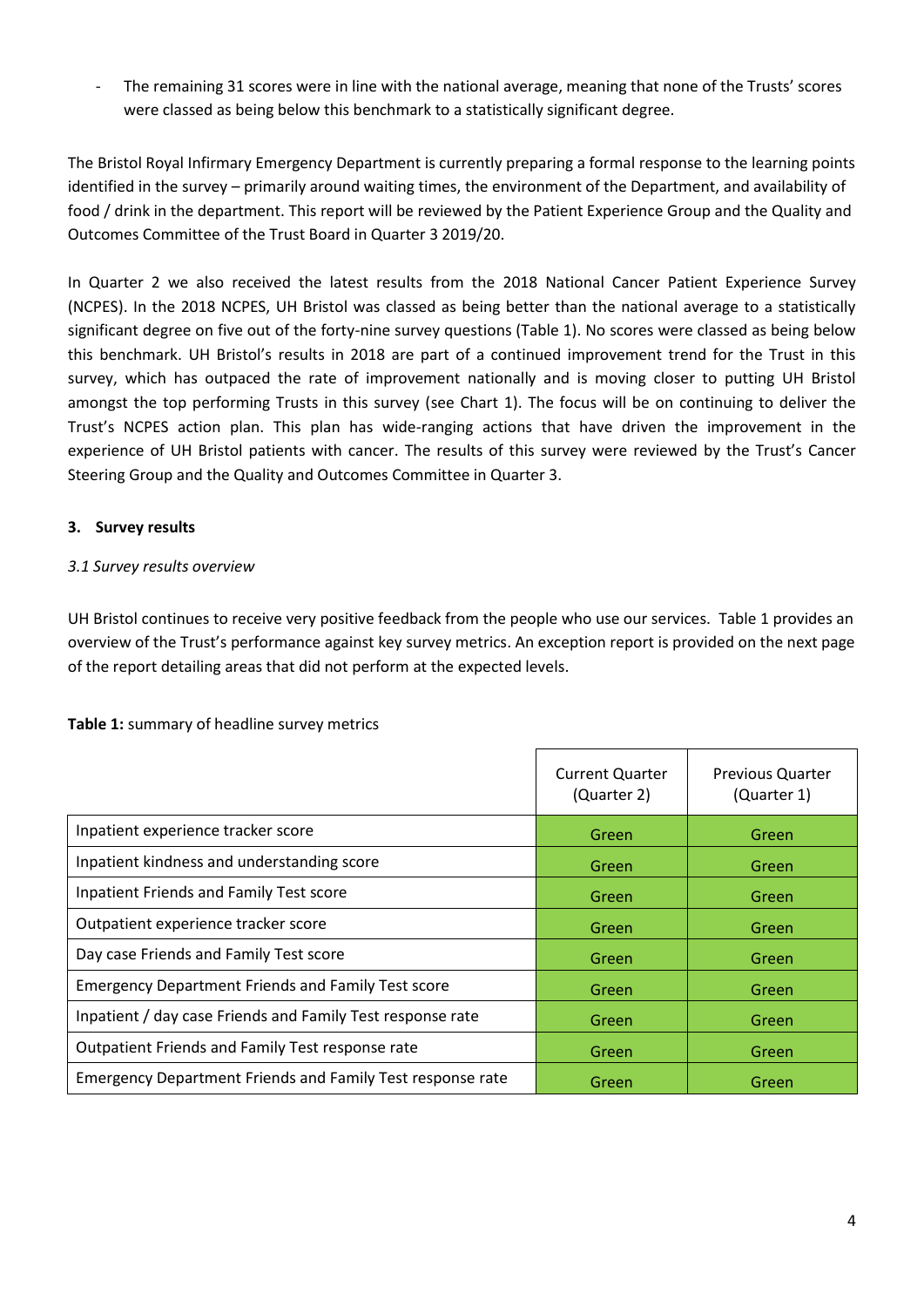# *3.2 Quarter 2 Exception Reports*

| <b>Description</b><br><b>Issue</b> |                                                                 |                                                                                                                                                                                                                                                                                                                                                                                                                                                            | Response                                                                                                                                                                                                                                                                                                                                                                                                                                                                                                                                                                                                                                                                                                                                                                                                                                                                                                                                                                                                                                                                                                                                                                                        |  |
|------------------------------------|-----------------------------------------------------------------|------------------------------------------------------------------------------------------------------------------------------------------------------------------------------------------------------------------------------------------------------------------------------------------------------------------------------------------------------------------------------------------------------------------------------------------------------------|-------------------------------------------------------------------------------------------------------------------------------------------------------------------------------------------------------------------------------------------------------------------------------------------------------------------------------------------------------------------------------------------------------------------------------------------------------------------------------------------------------------------------------------------------------------------------------------------------------------------------------------------------------------------------------------------------------------------------------------------------------------------------------------------------------------------------------------------------------------------------------------------------------------------------------------------------------------------------------------------------------------------------------------------------------------------------------------------------------------------------------------------------------------------------------------------------|--|
|                                    | 1. Kindness and<br>understanding<br>on postnatal<br>wards       | The postnatal wards (73 and 76) had a slightly<br>below target score on the "kindness and<br>understanding" measure in Quarter 2 (89/100<br>against a target of 90).                                                                                                                                                                                                                                                                                       | We reported in Quarter 1 that the maternity service had a below target score on this measure,<br>which was attributed to heightened demand on the service during that period. It was<br>anticipated that, following actions taken by the management team to alleviate the service<br>pressures, the survey scores would improve. This appears to have been the case, with the<br>August and September scores returning to the target levels (the July score was below target,<br>which pulled down the overall score in Quarter 2). It should also be noted that the Trust's<br>maternity service is in line with national norms on this survey measure.                                                                                                                                                                                                                                                                                                                                                                                                                                                                                                                                        |  |
|                                    | 2. Ward C808<br>inpatient<br>tracker score                      | Ward C808 (care of the elderly) received a<br>below-target "inpatient tracker" score in Quarter<br>2 (83 against a minimum target of 85). The ward<br>has been below target for three consecutive<br>quarters (though Quarter 2 represented an<br>improvement on the previous scores). The<br>"communication" elements of the tracker were<br>particularly low. It should be noted that the<br>majority of feedback for the ward remains very<br>positive. | The relatively low survey scores for care of the elderly services are something that is reflected<br>at a national-level. Analysis by the Patient Experience and Involvement Team (presented in a<br>previous Quarterly Patient Experience and Involvement Report) demonstrated that UH Bristol<br>performs significantly better than the national average in this respect. However, there is scope<br>to improve patient experience in these services. In June 2019 a new job role commenced in the<br>Division of Medicine that will see the roll out of an education programme for staff working on<br>care of the elderly wards. This will include a focus on improving communication with patients,<br>visitors and carers. It is anticipated that this role will have a positive impact on the survey<br>scores (although, given the challenges of caring for patients in this setting, this likely to be an<br>effect that is seen over the medium-term rather than immediately). The Division will also<br>convene a short-life working group in Quarter 3 to review the patient experience feedback /<br>data for care of the elderly services and identify improvement opportunities. |  |
| 3.                                 | Communication<br>at discharge in<br>the Division of<br>Medicine | Three postal survey scores relating to<br>communication at discharge were relatively low<br>for the Division of Medicine in Quarter 2.                                                                                                                                                                                                                                                                                                                     | A key challenge is that patients in this Division often have complex / long-term clinical needs,<br>and so often leave with a large amount of information / medication. The "discharge checklist"<br>used by the Division was amended last year to further ensure that key information is brought to<br>patients' attention at discharge. The senior management team is confident that the checklist is<br>being followed. A short-life working group is being planned for Quarter 3 (see above), to review<br>the patient experience feedback / data for care of the elderly services and identify<br>improvement opportunities. Conveying information at discharge will be a key focus of this<br>work.                                                                                                                                                                                                                                                                                                                                                                                                                                                                                       |  |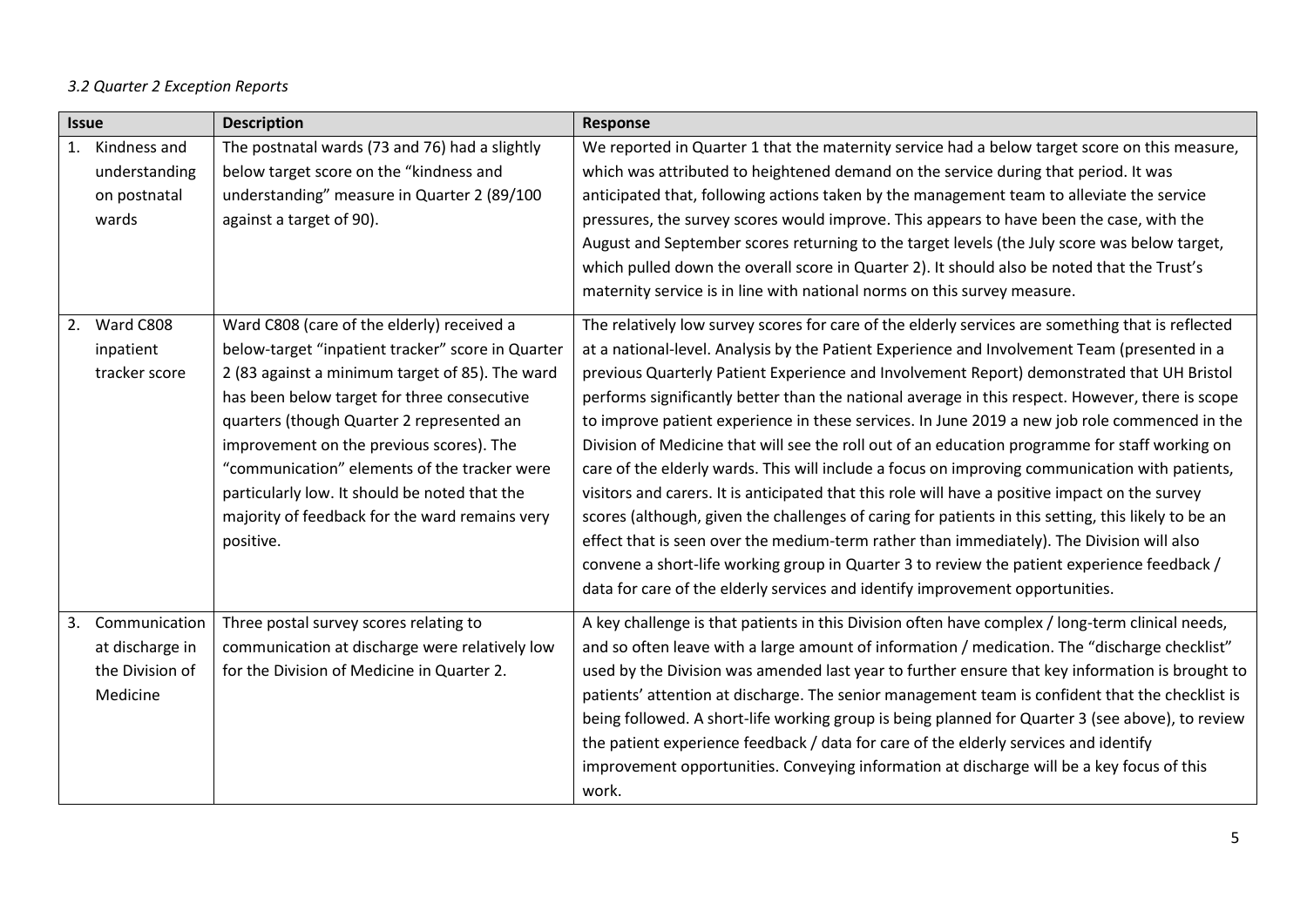| <b>Issue</b> |               | <b>Description</b>                                  | Response                                                                               |
|--------------|---------------|-----------------------------------------------------|----------------------------------------------------------------------------------------|
| 4.           | Ward A512     | The inpatient tracker score for ward A512 was below | A512 is an additional capacity ward that is used primarily when the Trust's inpatient  |
|              | inpatient     | target in Quarter 2 (83 against a target of 85).    | services are extremely busy and at present it does not have permanent team members     |
|              | tracker score |                                                     | or leadership - all of which may be affecting the quality of patient experience. The   |
|              |               |                                                     | Division of Medicine is converting A512 in to a permanent ward and has recruited       |
|              |               |                                                     | permanent staff, including two Band 6 leadership posts, to achieve this. We anticipate |
|              |               |                                                     | that this continuity should improve the patient experience on the ward going forwards. |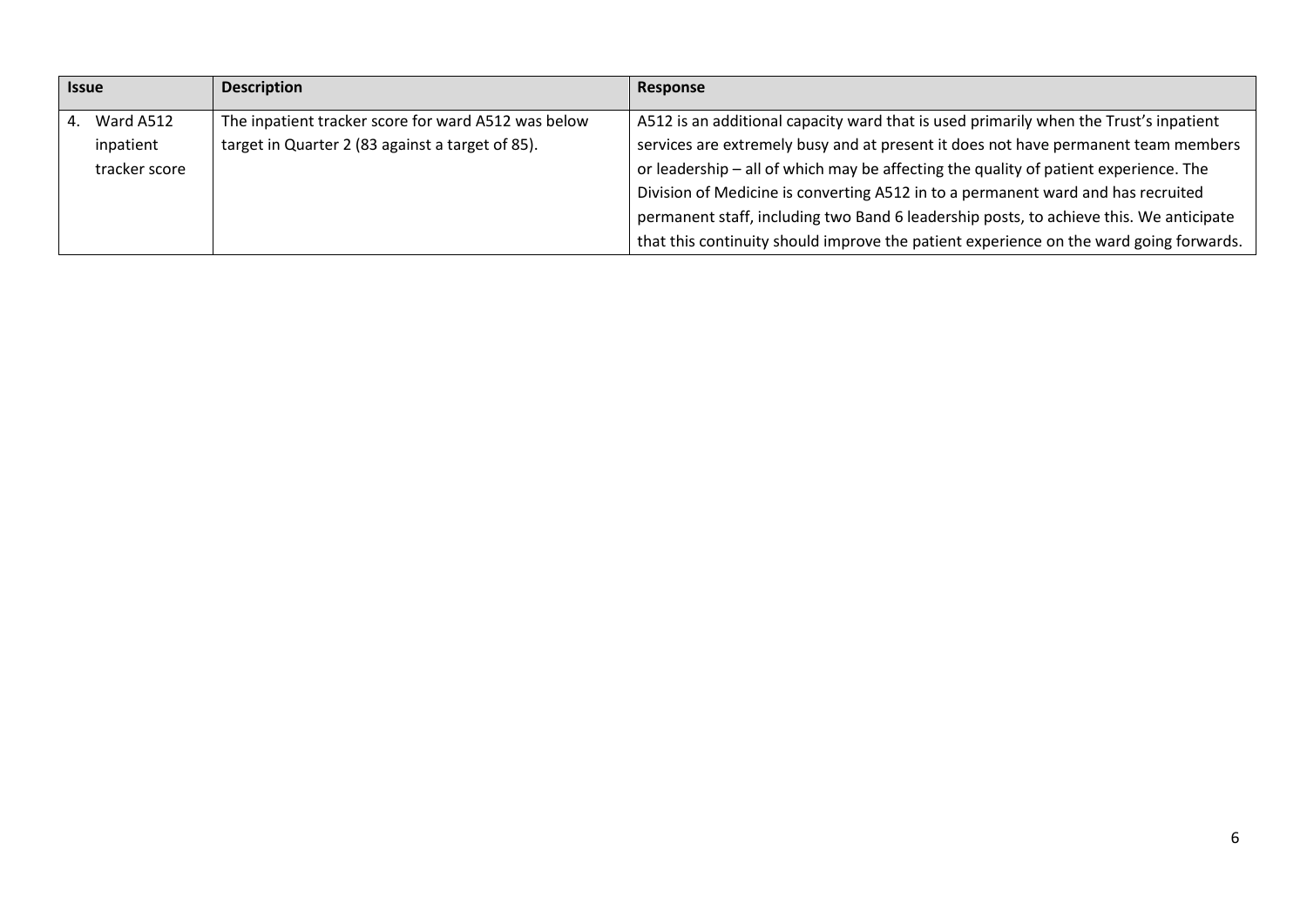#### **4. Full survey data**

This section of the report provides a full breakdown of the headline survey data to ward level. Caution is needed below Divisional level, as the margin of error becomes larger. At ward level in particular it is important to look for trends across more than one of the survey measures presented.

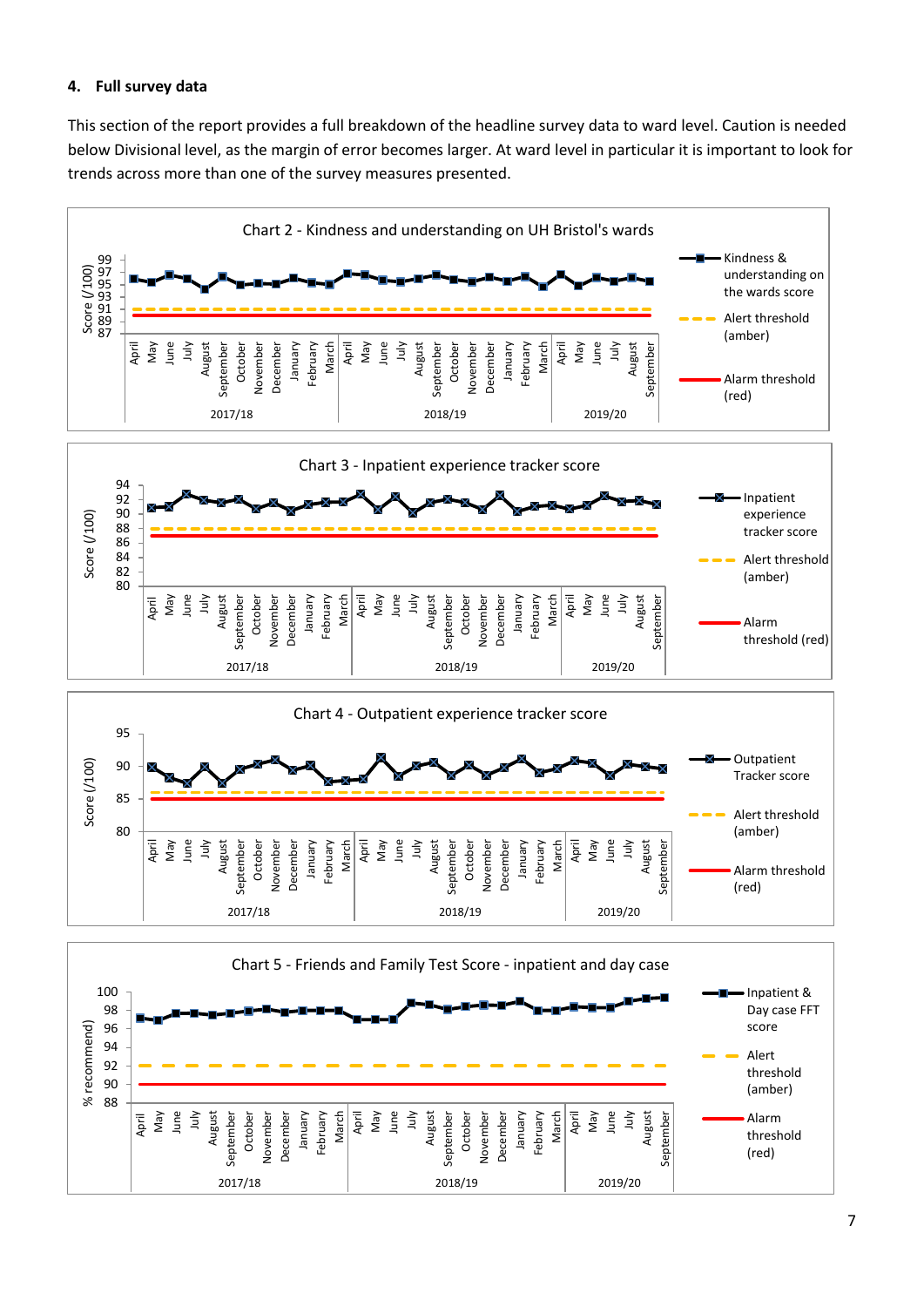





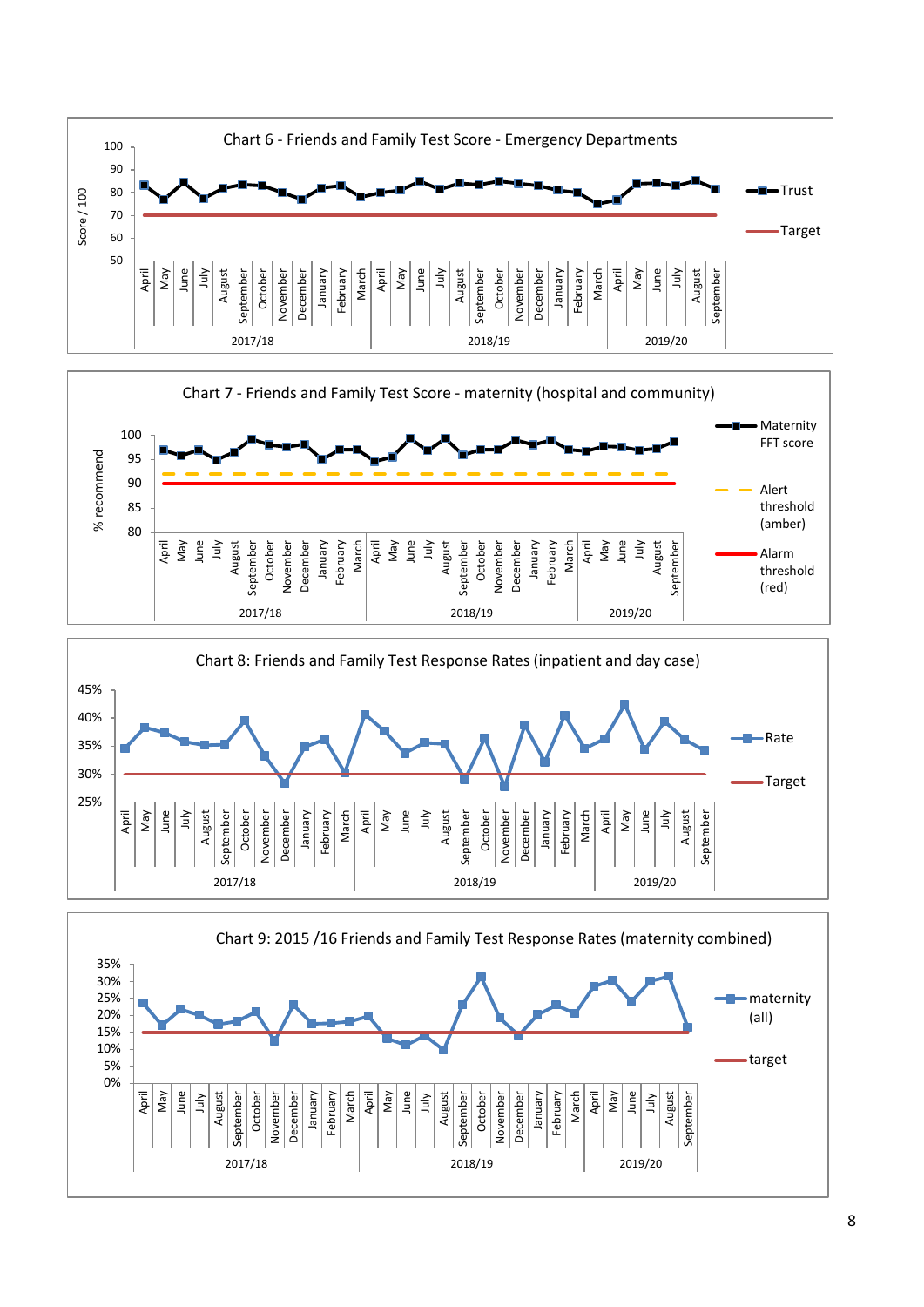

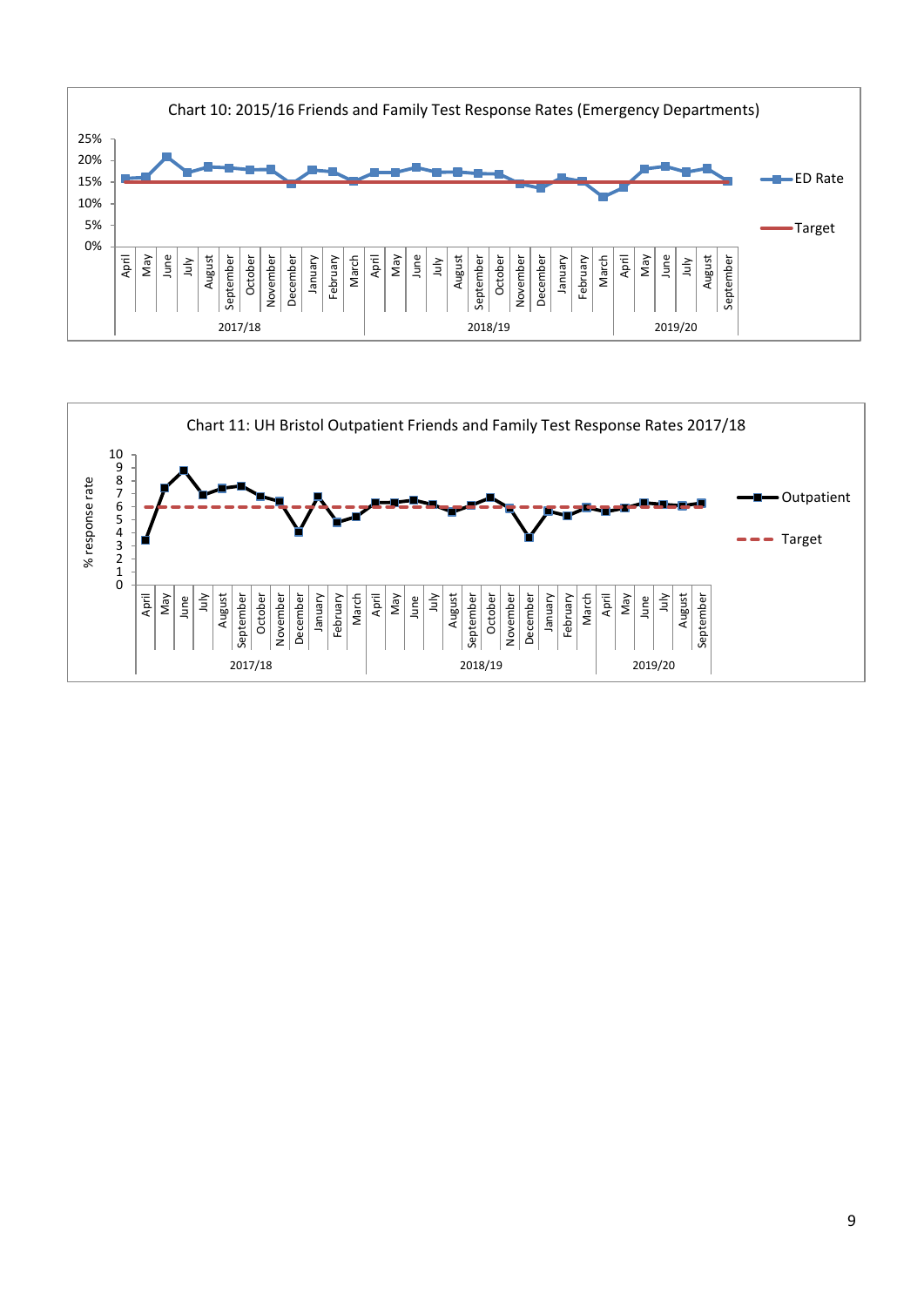#### 4.1 Divisional level survey results







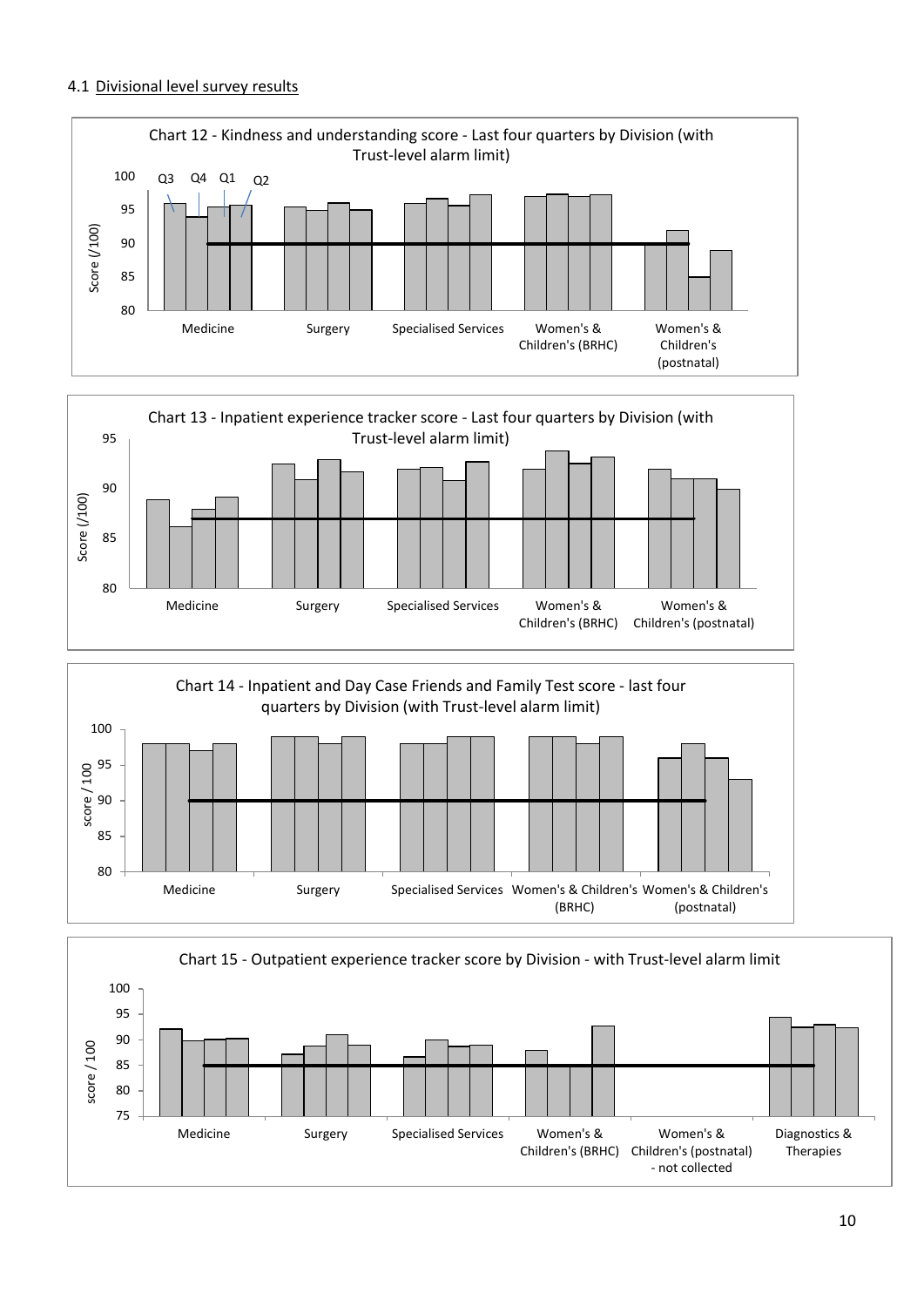#### 4.2 Hospital level headline survey results

*Key: BRHC (Bristol Royal Hospital for Children), BEH (Bristol Eye Hospital), BHOC (Bristol Haematology and Oncology Centre), BRI (Bristol Royal Infirmary), BHI (Bristol Heart Institute), SBCH (South Bristol Community Hospital), STMH (St Michael's Hospital), BDH (Bristol Dental Hospital)*





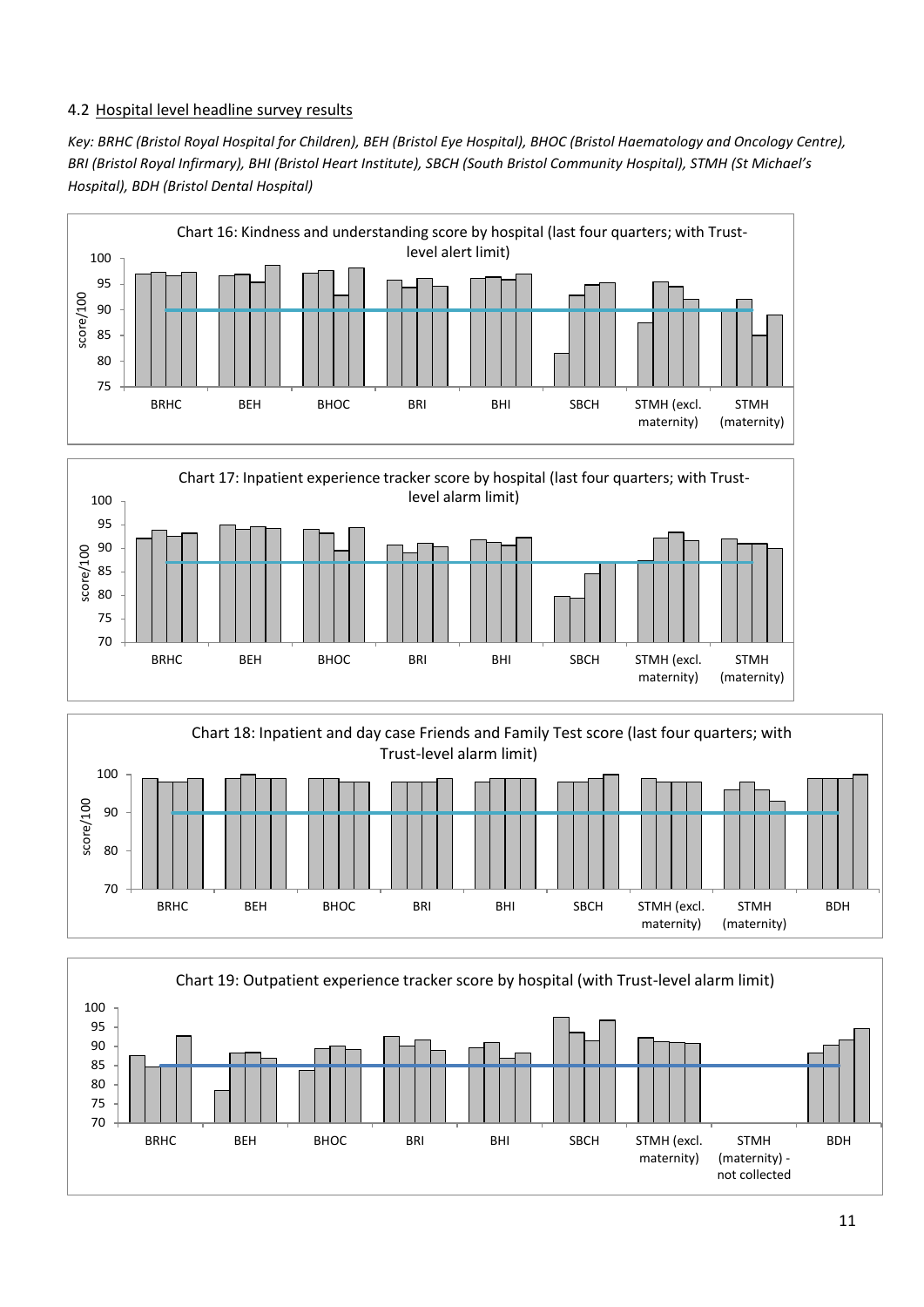#### 4.3 Ward level headline inpatient survey results



*Please note that scores are not published for wards with less than five responses as this is insufficient data to work with.*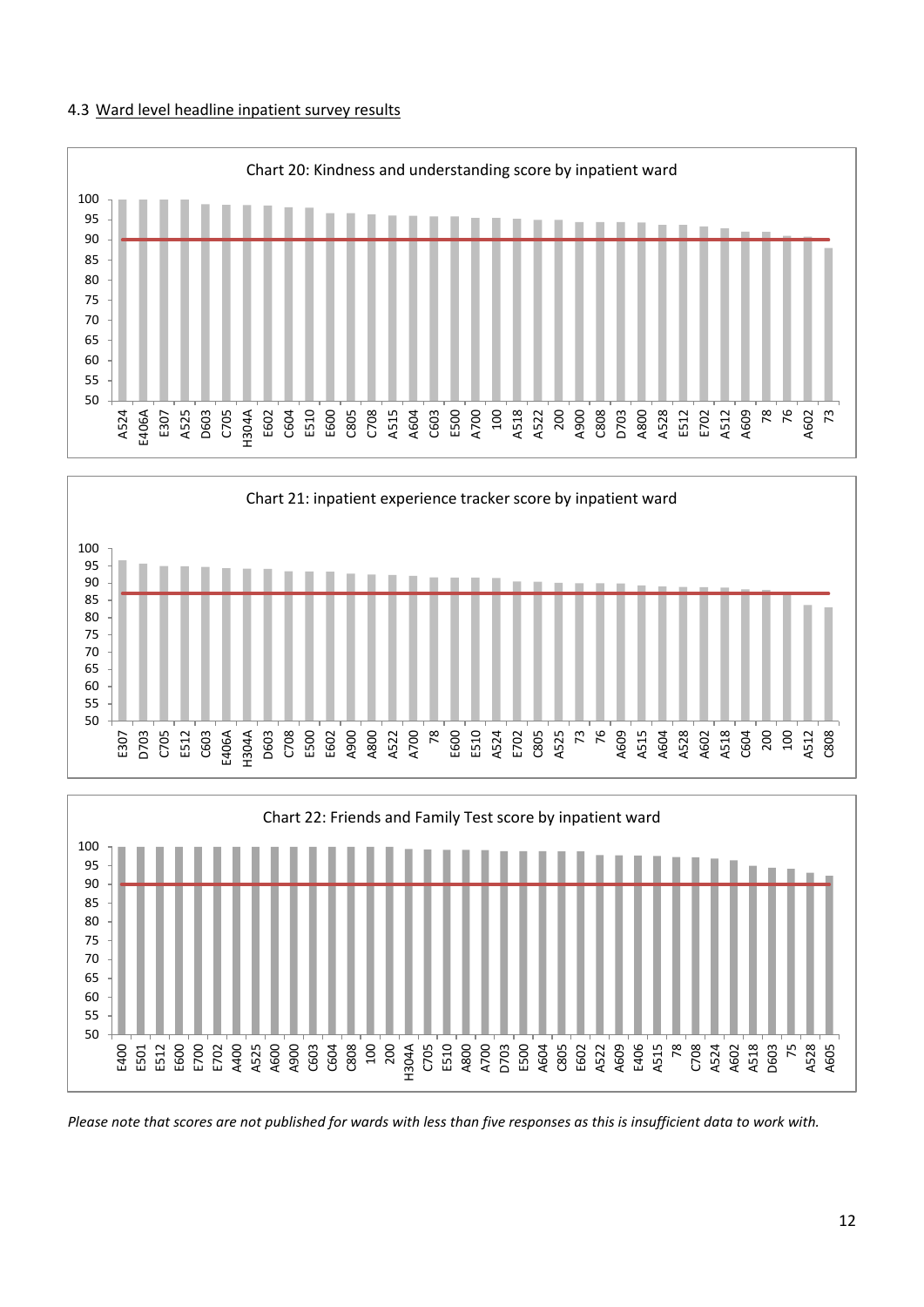#### 4.4 Full inpatient survey data by Division

**Table 3**: Full Quarter 2 Divisional scores from UH Bristol's monthly **inpatient** postal survey (cells are highlighted if they are more than 10 points below the Trust score). Scores are out of 100 unless otherwise stated – see appendices for an explanation of the scoring mechanism.

|                                                                                                     |          |                 |         | Women's    |           |              |
|-----------------------------------------------------------------------------------------------------|----------|-----------------|---------|------------|-----------|--------------|
|                                                                                                     |          |                 |         | &          |           |              |
|                                                                                                     |          |                 |         | Children's |           |              |
|                                                                                                     |          | Specialised     |         | (excl.     |           |              |
|                                                                                                     | Medicine | <b>Services</b> | Surgery | maternity) | Maternity | <b>TOTAL</b> |
| Were you given enough privacy when discussing your condition or treatment?                          | 94       | 95              | 91      | 92         |           | 93           |
| How would you rate the hospital food?                                                               | 62       | 63              | 60      | 61         | 58        | 62           |
| Did you get enough help from staff to eat your meals?                                               | 85       | 91              | 91      | 88         |           | 88           |
| In your opinion, how clean was the hospital room or ward that you were in?                          | 94       | 96              | 95      | 96         | 90        | 96           |
| How clean were the toilets and bathrooms that you used on the ward?                                 | 89       | 92              | 91      | 92         | 81        | 92           |
| Were you ever bothered by noise at night from hospital staff?                                       | 83       | 88              | 84      | 87         |           | 86           |
| Do you feel you were treated with respect and dignity by the staff on the ward?                     | 96       | 98              | 96      | 97         | 93        | 97           |
| Were you treated with kindness and understanding on the ward?                                       | 96       | 97              | 96      | 95         | 89        | 96           |
| Overall, how would you rate the care you received on the ward?                                      | 89       | 91              | 92      | 90         | 90        | 91           |
| When you had important questions to ask a doctor, did you get answers that you could understand?    | 86       | 92              | 92      | 90         | 87        | 90           |
| When you had important questions to ask a nurse, did you get answers that you could understand?     | 88       | 93              | 91      | 90         | 90        | 90           |
| If your family, or somebody close to you wanted to talk to a doctor, did they have enough           |          |                 |         |            |           |              |
| opportunity to do so?                                                                               | 75       | 75              | 81      | 79         | 79        | 77           |
| If your family, or somebody close to you wanted to talk to a nurse, did they have enough            |          |                 |         |            |           |              |
| opportunity to do so?                                                                               | 85       | 89              | 91      | 88         | 87        | 88           |
| Were you involved as much as you wanted to be in decisions about your care and treatment?           | 82       | 85              | 90      | 86         | 87        | 86           |
| Do you feel that the medical staff had all of the information that they needed in order to care for |          |                 |         |            |           |              |
| you?                                                                                                | 88       | 91              | 91      | 90         |           | 90           |

*\*Not all of the inpatient survey questions are replicated in the maternity survey.*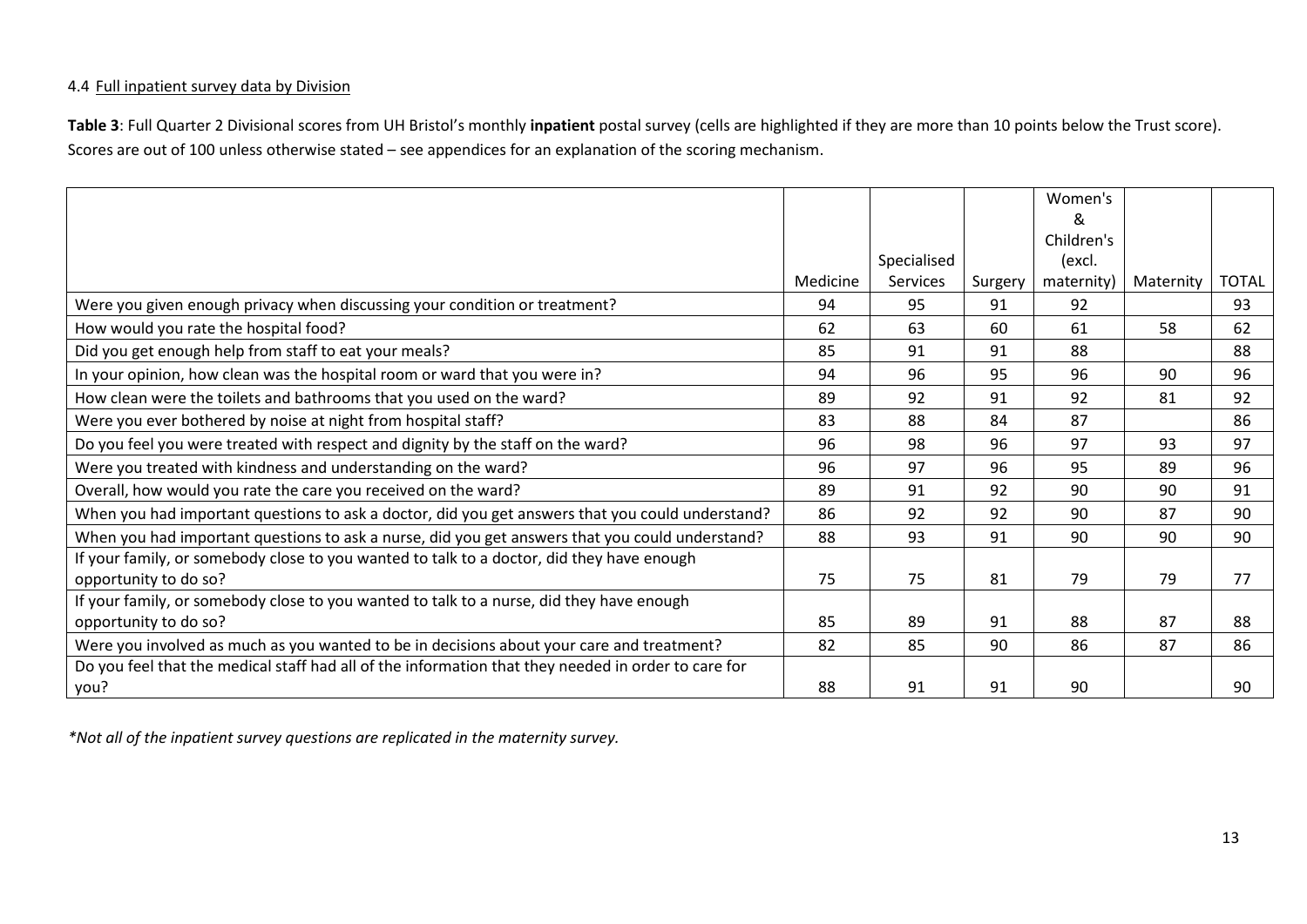|                                                                      |          |                 |         | Women's &  |           |       |
|----------------------------------------------------------------------|----------|-----------------|---------|------------|-----------|-------|
|                                                                      |          |                 |         | Children's |           |       |
|                                                                      |          | Specialised     |         | (excl.     |           |       |
|                                                                      | Medicine | <b>Services</b> | Surgery | maternity) | Maternity | Trust |
| Did you find someone on the hospital staff to talk to about your     |          |                 |         |            |           |       |
| worries or fears?                                                    | 71       | 80              | 84      | 77         | 81        | 78    |
| Did a member of staff explain why you needed these test(s) in a way  |          |                 |         |            |           |       |
| you could understand?                                                | 88       | 89              | 90      | 87         |           | 89    |
| Did hospital staff keep you informed about what would happen next    |          |                 |         |            |           |       |
| in your care during your stay?                                       | 80       | 87              | 89      | 86         |           | 86    |
| Were you told when this would happen?                                | 79       | 80              | 83      | 83         |           | 81    |
| Beforehand, did a member of staff explain the risks/benefits in a    |          |                 |         |            |           |       |
| way you could understand?                                            | 87       | 93              | 96      | 94         |           | 93    |
| Beforehand, did a member of staff explain how you could expect to    |          |                 |         |            |           |       |
| feel afterwards?                                                     | 75       | 79              | 85      | 84         |           | 81    |
| Were staff respectful of any decisions you made about your care      |          |                 |         |            |           |       |
| and treatment?                                                       | 91       | 95              | 95      | 94         |           | 94    |
| During your hospital stay, were you ever asked to give your views    |          |                 |         |            |           |       |
| on the quality of your care?                                         | 26       | 32              | 33      | 27         | 33        | 29    |
| Do you feel you were kept well informed about your expected date     |          |                 |         |            |           |       |
| of discharge from hospital?                                          | 77       | 84              | 85      | 88         |           | 84    |
| On the day you left hospital, was your discharge delayed for any     |          |                 |         |            |           |       |
| reason?                                                              | 59       | 54              | 61      | 66         | 72        | 60    |
| Did a member of staff tell you about medication side effects to      |          |                 |         |            |           |       |
| watch for when you went home?                                        | 54       | 62              | 59      | 70         |           | 63    |
|                                                                      |          |                 |         |            |           |       |
| Did hospital staff tell you who to contact if you were worried about |          |                 |         |            |           |       |
| your condition or treatment after you left hospital?                 | 71       | 88              | 92      | 87         |           | 85    |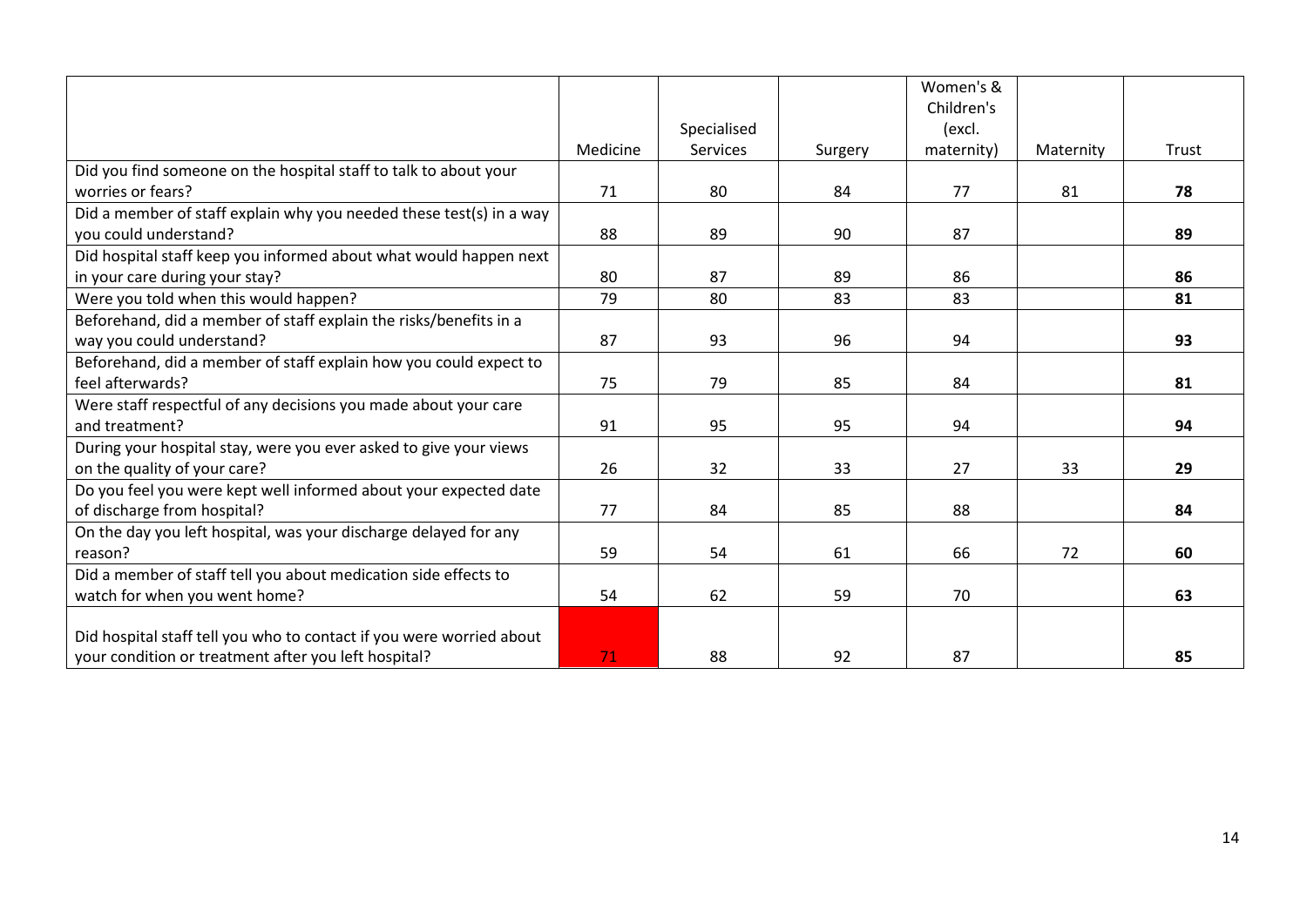# **5. Specific issues raised via the Friends and Family Test**

The feedback received via the Trust's Friends and Family Test is generally very positive. Table 5 provides a response from Divisions / services for the relatively small number of negative ratings, where that rating was accompanied by a specific, actionable, comment.

**Table 4:** Divisional response to specific issues raised via the Friends and Family Test, where respondents stated that they would not recommend UH Bristol and a specific / actionable reason was given.

| <b>Division</b> | Area | <b>Comment</b>                          | Response from ward / department                 |  |
|-----------------|------|-----------------------------------------|-------------------------------------------------|--|
| Medicine        | A522 | Staff were very helpful and attentive.  | Thank you for your feedback. We are pleased     |  |
|                 |      | Room environment was clean and          | that you found the staff so helpful and         |  |
|                 |      | spacious. Tea and meal staff were       | attentive, but are sorry to hear that it was    |  |
|                 |      | very helpful. Food was good (choice     | difficult to sleep. We are planning to          |  |
|                 |      | selection was good). Only downside      | undertake night visits during Quarter 3 and     |  |
|                 |      | was noise at night - made sleeping      | will ensure A522 is visited to check on noise   |  |
|                 |      | very difficult (sometimes impossible).  | levels. We'll also make it a focus in the daily |  |
|                 |      |                                         | Safety Brief for the ward team.                 |  |
|                 | A300 | Lovely ward, lovely staff, good food. I | Thank you for your positive comments about      |  |
|                 |      | was in bed 10 and it was a bit chilly   | the ward. We are sorry to hear about the        |  |
|                 |      | and the lights outside very bright so   | bright lights: each bay and side room should    |  |
|                 |      | quite hard to sleep. But everything     | have the doors closed at nights to help         |  |
|                 |      | else fine.                              | prevent disturbances. We are very sorry that    |  |
|                 |      |                                         | you were cold at night and additional           |  |
|                 |      |                                         | blankets should have been provided for you.     |  |
|                 |      |                                         | We will share your comment with the ward        |  |
|                 |      |                                         | team as a point of learning.                    |  |
|                 | A300 | Staff very approachable, helpful and    | Thank you for your feedback. We will provide    |  |
|                 |      | competent. Process managed very         | your feedback to the team on A300 and           |  |
|                 |      | well. Only minor criticism would be: a  | share your comment as part of the daily         |  |
|                 |      | bit more update on what's happening     | Safety Brief. A300 has access to snack boxes    |  |
|                 |      | when. Also due to admittance time,      | and so it is not acceptable that you weren't    |  |
|                 |      | going x-rays etc and queuing for bed    | offered any food - again we will raise this in  |  |
|                 |      | in corridor, missed out on food in      | the daily Safety Brief as a point of learning.  |  |
|                 |      | evening. Something to consider.         | Thank you again for your feedback and are       |  |
|                 |      |                                         | pleased that, overall, you had a positive       |  |
|                 |      |                                         | experience.                                     |  |
|                 | A518 | The staff are excellent. The space is   | Thank you for your feedback. We do              |  |
|                 |      | dire. As a wheelchair user it's far too | recognise that the environment on A518          |  |
|                 |      | small. Privacy is impossible, there is  | needs improving. A refurbishment is planned     |  |
|                 |      | barely any natural light. It's          | and we are currently working on the details     |  |
|                 |      | depressing and I think it would slow    | of this, including finding a suitable space to  |  |
|                 |      | recovery in some patients. The staff    | care for patients whilst the work is taking     |  |
|                 |      | save it - 10/10 for them!               | place.                                          |  |
|                 |      |                                         |                                                 |  |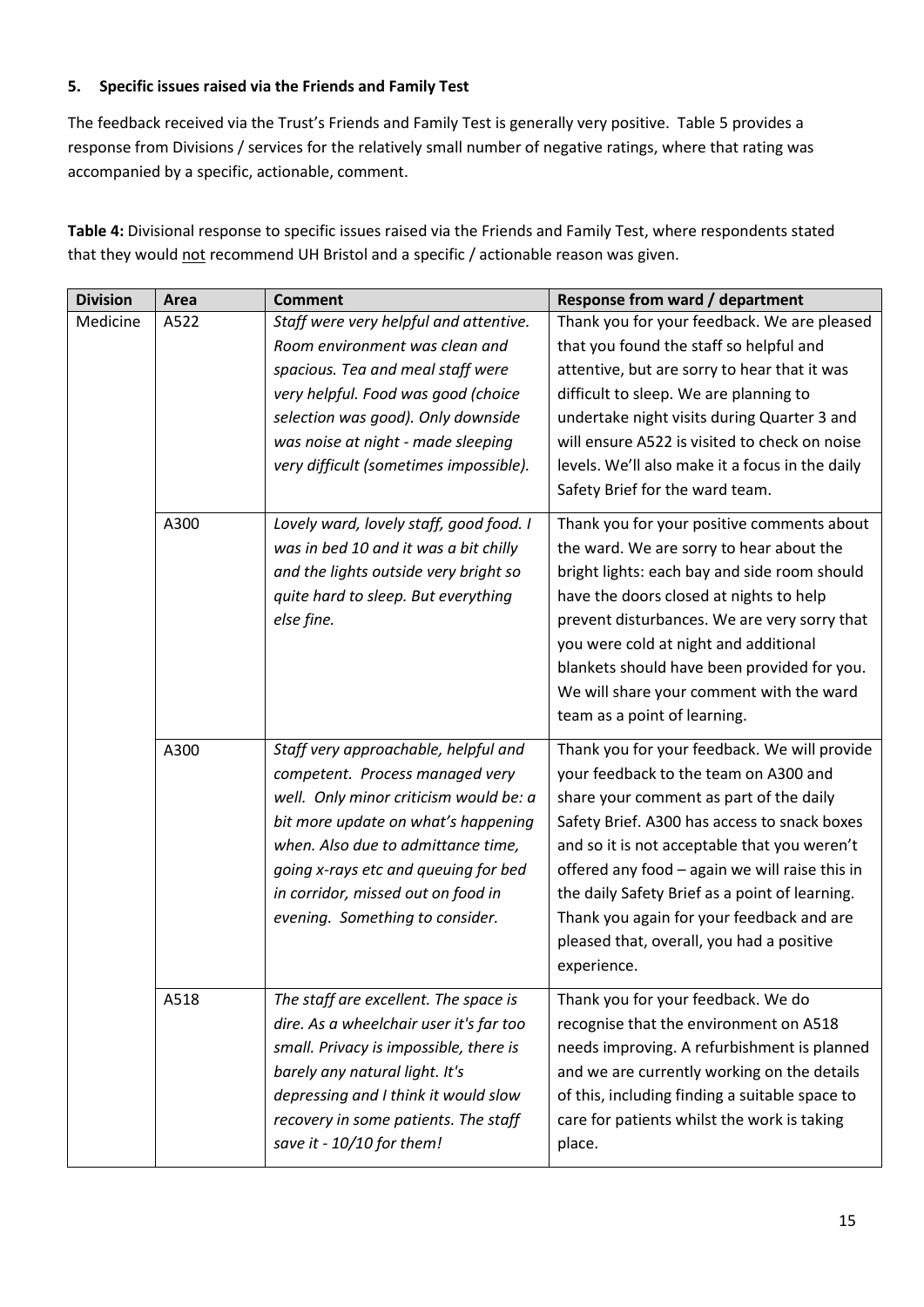| <b>Division</b> | Area               | <b>Comment</b>                        | <b>Response from ward / department</b>            |
|-----------------|--------------------|---------------------------------------|---------------------------------------------------|
| Surgery         | <b>Bristol Eye</b> | Excellent service but I have been     | We are very sorry to hear about the long wait     |
|                 | Hospital           | here 8 hours when letter said         | that this patient faced. It is extremely unusual  |
|                 | Day Case           | maximum 4. Staff need to inform       | for patients to be here that long, but clearly    |
|                 |                    | patients of what's happening and      | when it does occur then patients must be kept     |
|                 |                    | why there are delays.                 | fully informed about what is happening. We        |
|                 |                    |                                       | have used this comment as a point of learning     |
|                 |                    |                                       | for the staff on the day case ward.               |
|                 | Ward               | Please fix faulty windows in Bay 2    | Thank you for your feedback. The windows in       |
|                 | H304               | (H304). The catch is faulty so they   | the ward have recently been fully refurbished     |
|                 |                    | bang open/close.                      | and so this problem has been fixed.               |
| Women's &       | Ward 78            | Nursing and medical care second to    | Thank you for bringing this to our attention. The |
| Children's      |                    | none. All staff on ward helpful.      | Gynaecology Matron will assess the                |
| (Maternity)     |                    | Only thing to change is disabled      | bathroom and ask the Estates Department to        |
|                 |                    | access in bathroom - not enough       | put in more grab handles as required.             |
|                 |                    | grab handles and difficult to         |                                                   |
|                 |                    | manoeuvre wheelchair.                 |                                                   |
|                 | Ward 78            | Good care. Communication very         | There are ear plugs available on the ward and     |
|                 |                    | good. No mixed messages.              | we are sorry that these were not made             |
|                 |                    | Negative - very noisy at night,       | available to the patient. The ward staff will be  |
|                 |                    | nurses talking etc. I was in a bed    | reminded to offer these. The Trust is re-running  |
|                 |                    | next to their station.                | the Noise at Night awareness campaign in          |
|                 |                    |                                       | November, which will also help to highlight the   |
|                 |                    |                                       | importance of this issue.                         |
|                 |                    |                                       |                                                   |
|                 | Ward 73            | Very good care provided by the        | Thank you for your feedback. We are very          |
|                 |                    | midwives. However, what lets this     | concerned to hear that members of the catering    |
|                 |                    | ward down is the catering staff - all | staff were rude to you: this is completely        |
|                 |                    | of them, and I mean all of them are   | unacceptable and we sincerely apologise for       |
|                 |                    | extremely rude. Have been spoken      | this. The Head of Midwifery has spoken to the     |
|                 |                    | to in an unacceptable manner all      | Hotel services manager about this issue and he    |
|                 |                    | because I was one minute late for     | is dealing with the staff responsible through the |
|                 |                    | lunch or asked for a banana           | appropriate Trust processes.                      |
|                 |                    | instead of an orange! They have       |                                                   |
|                 |                    | made me feel upset on a number of     |                                                   |
|                 |                    | occasions when I am already upset     |                                                   |
|                 |                    | enough for being in here.             |                                                   |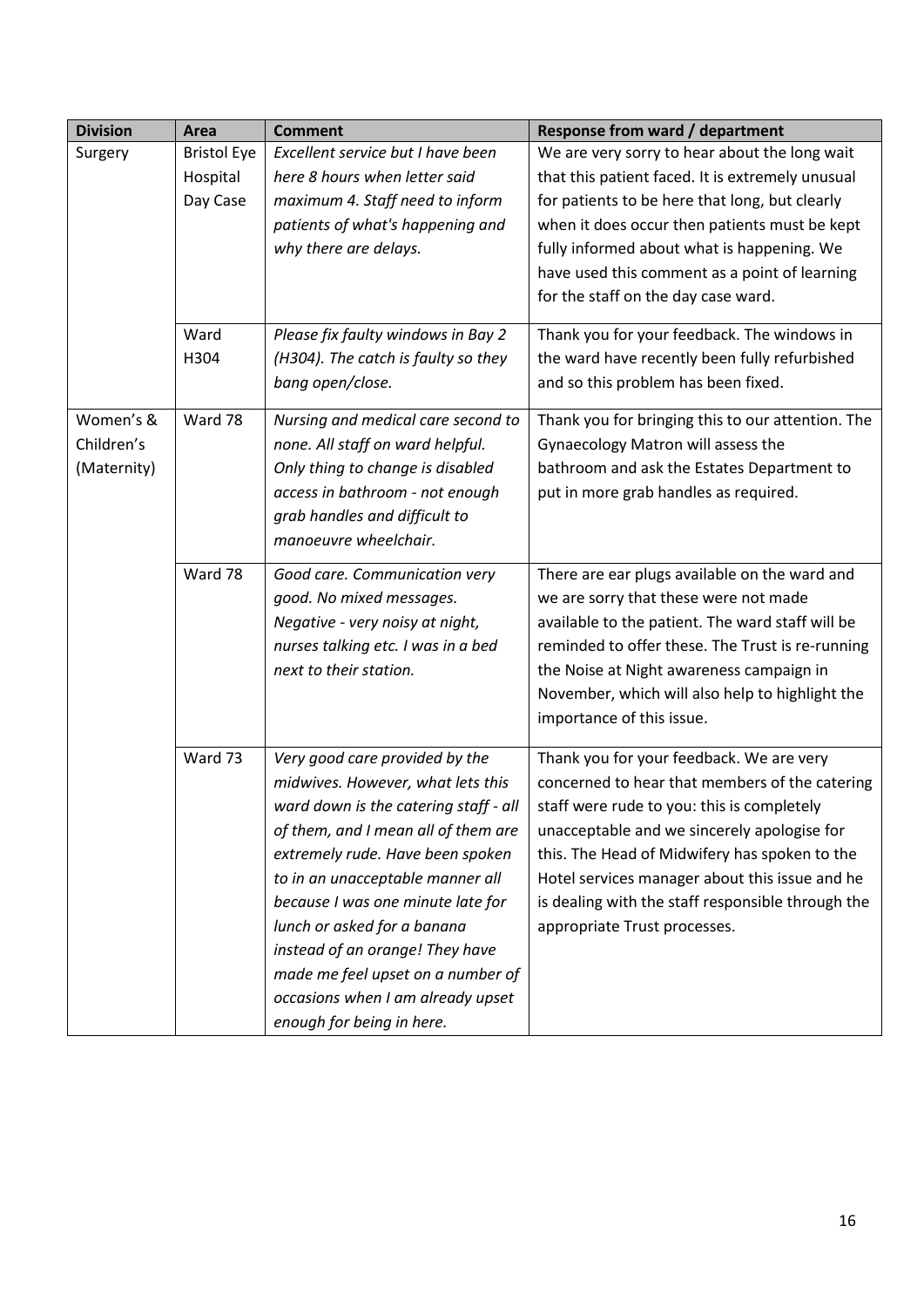| <b>Division</b> | Area       | <b>Comment</b>                   | <b>Response from ward / department</b>                                                                                                                                                                                                                                                                                                                                                                                                                                                |
|-----------------|------------|----------------------------------|---------------------------------------------------------------------------------------------------------------------------------------------------------------------------------------------------------------------------------------------------------------------------------------------------------------------------------------------------------------------------------------------------------------------------------------------------------------------------------------|
| Women's &       | Emergency  | Staff are good, but the waiting  | Thank you for your feedback. We recognise that                                                                                                                                                                                                                                                                                                                                                                                                                                        |
| Children's      | Department | room is horrid and inadequate.   | the Department requires a refurbishment and                                                                                                                                                                                                                                                                                                                                                                                                                                           |
| (Maternity      |            | No windows, the area is far too  | we are due to carry this out in Spring 2020. In                                                                                                                                                                                                                                                                                                                                                                                                                                       |
| continued)      |            | small, seats ripped, no easy     | the meantime, we have secured funding to re-                                                                                                                                                                                                                                                                                                                                                                                                                                          |
|                 |            | access to outside. Not enough    | upholster the seats and we have placed an                                                                                                                                                                                                                                                                                                                                                                                                                                             |
|                 |            | cubicles, not enough toys. When  | order for this (we are awaiting timescales for                                                                                                                                                                                                                                                                                                                                                                                                                                        |
|                 |            | doors lock at 10pm, it's crazy   | the work to be carried out).                                                                                                                                                                                                                                                                                                                                                                                                                                                          |
|                 |            | trying to get out the place      | In relation to the signposting out of hours, the<br>Department Sister has requested additional<br>support/signage to be put in place.<br>Our play assistant works tirelessly to update<br>and replace the toys, but it is difficult to keep<br>on top of this issue as unfortunately the toys<br>regularly go missing. We are going to design<br>posters to ask politely that people do not to<br>take the toys away with them when they leave.<br>Thank you again for your feedback. |
| Women's &       | E600       | The nurses were all friendly     | Thank you for your positive feedback about our                                                                                                                                                                                                                                                                                                                                                                                                                                        |
| Children's      |            | especially our allocated day     | team. We are sorry that the noise at night made                                                                                                                                                                                                                                                                                                                                                                                                                                       |
| (Bristol        |            | nurses, they made my son feel at | your stay difficult: as a team and ward we are                                                                                                                                                                                                                                                                                                                                                                                                                                        |
| Royal           |            | ease and happy when he was       | having a real drive on reducing noise at night.                                                                                                                                                                                                                                                                                                                                                                                                                                       |
| Hospital for    |            | upset. My only complaint would   | We have some new posters up and have sent                                                                                                                                                                                                                                                                                                                                                                                                                                             |
| Children)       |            | be how loud the nurses spoke to  | out a reminder to the nursing team regarding                                                                                                                                                                                                                                                                                                                                                                                                                                          |
|                 |            | each other through the night     | conversation levels at night, with the nurse in                                                                                                                                                                                                                                                                                                                                                                                                                                       |
|                 |            | adding to the noise which was    | charge of the shift monitoring the noise level.                                                                                                                                                                                                                                                                                                                                                                                                                                       |
|                 |            | unavoidable i.e. machines.       | Where possible, parents/carers who are                                                                                                                                                                                                                                                                                                                                                                                                                                                |
|                 |            |                                  | sleeping on the ward are nursed in a cubicle to                                                                                                                                                                                                                                                                                                                                                                                                                                       |
|                 |            |                                  | reduce the general impact of noise at night. We                                                                                                                                                                                                                                                                                                                                                                                                                                       |
|                 |            |                                  | also have ear plugs and eye masks available for                                                                                                                                                                                                                                                                                                                                                                                                                                       |
|                 |            |                                  | parents to use at night.                                                                                                                                                                                                                                                                                                                                                                                                                                                              |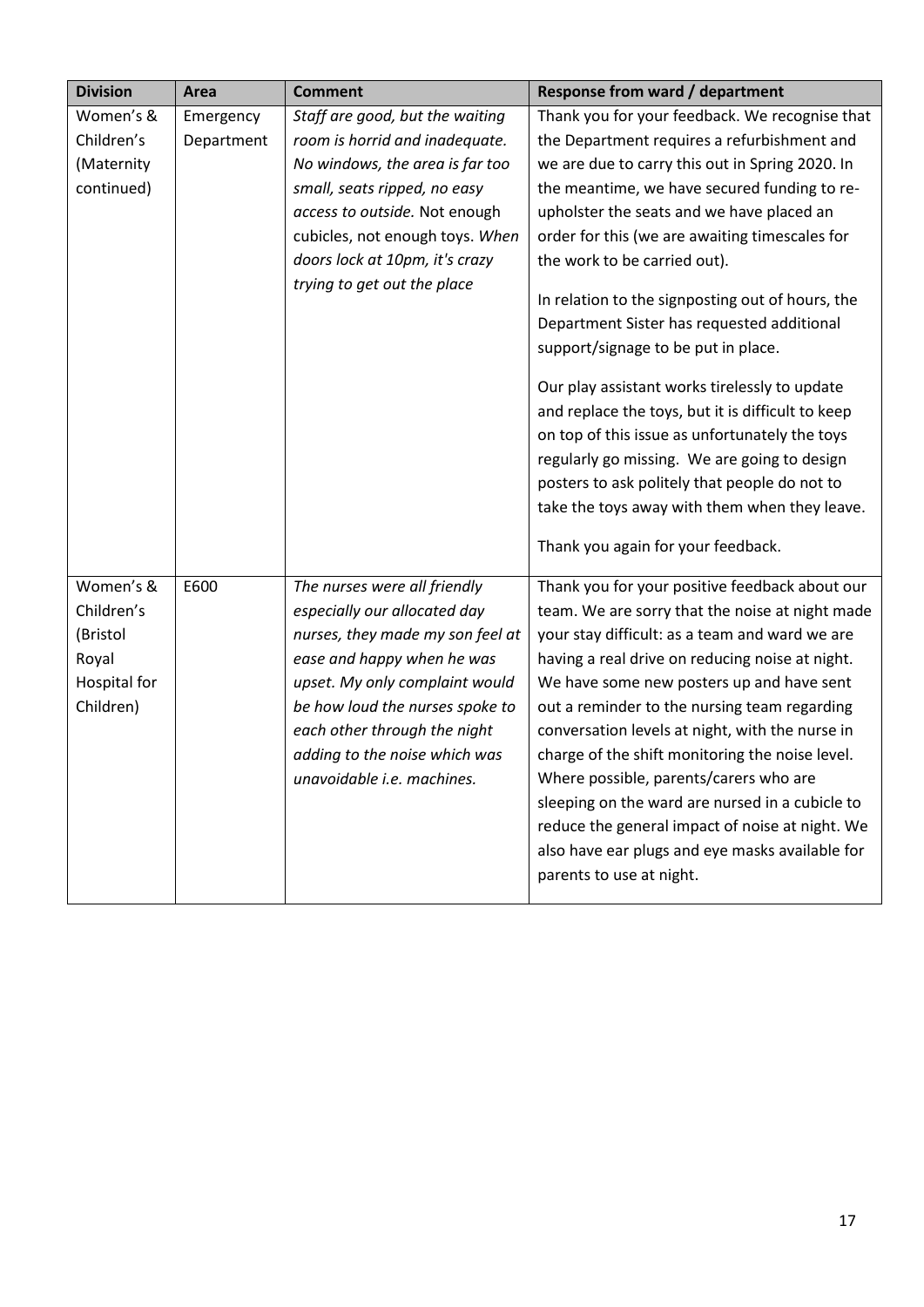## **6. Update on the Trust's rapid-time patient feedback system**

The Trust has procured an electronic feedback system that enables patients and visitors to give feedback about their experience at UH Bristol via the UH Bristol website, their own mobile devices, and via touchscreen feedback points located around the Trust. In Quarter 2 the installation of feedback points was completed at St Michael's Hospital, complementing the eight devices already installed in the Bristol Royal Infirmary.

In November 2019 the Patient Experience Group received an update on the feedback being received via the system since it went live in April 2019. The Trust received around 500 pieces of feedback through the system during the 6 month period analysed. The majority of responses contained positive feedback about the Trust's services (see Table 5). The feedback being received is very much "in the moment", in that it is often submitted whilst people are in our care and / or in hospital and is available in near-real time. In this way, as intended, the system compliments the Trust's survey feedback channels, which are more retrospective in nature and are designed to generate accurate measurements of patient-reported experience.

| <b>Theme</b>           | % of comments |  |
|------------------------|---------------|--|
| Staff - positive       | 53%           |  |
| Environment - negative | 16%           |  |
| Delays - negative      | 6%            |  |
| Staff - negative       | 4%            |  |
| Environment - positive | 3%            |  |

#### **Table 5:** feedback themes from the rapid-time system

Of the responses received during this period, 242 contained specific feedback that we were able to send on to Divisions either for information or action (the remainder were either not usable or were too generic to identify a specific service area). The Trust received 20 requests for a call-back from people using the system - around one per week over the six month period analysed. These requests related to a wide range of resolvable issues, for example raising a concern about the hospital care being received or reporting an issue with the hospital estate. We expect the number of call back requests to increase as the touchscreen feedback points are rolled out more widely across the Trust.

The Patient Experience and Involvement Team is currently working with the Bristol Royal Hospital for Children to install seven feedback points there. Locations have been identified and we anticipate the enabling works / installation taking place during Quarter 4 2019/20. We are currently working with the Divisions of Surgery and Specialised Services to identify appropriate locations in the Bristol Haematology and Oncology Centre, Bristol Eye Hospital, and Bristol Dental Hospital.

#### **7. Update on recent and current Patient and Public Involvement (PPI) Activity**

This section of the report provides examples of some of the corporate Patient and Public Involvement (PPI) activities being carried out at the Trust. Each quarter a comprehensive summary of PPI is reviewed by the Trust's Patient Experience Group.

#### *Supporting UH Bristol lay representatives*

The Trust has a corporate quality objective during 2019/20 to improve the support we provide to patients and members of the public who act as "lay members" on UH Bristol groups and committees. During Quarter 2 the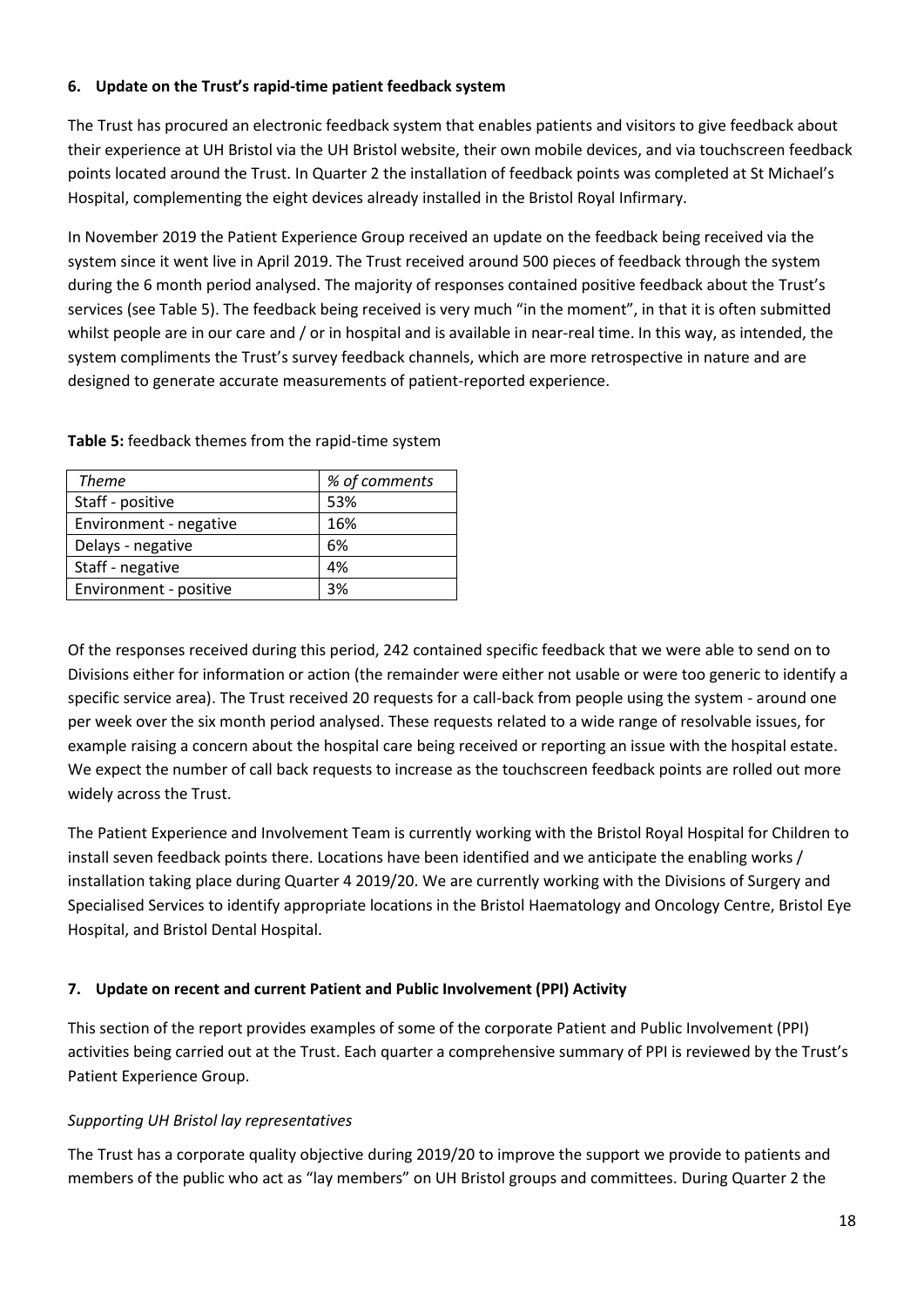Trust's Patient and Public Involvement Lead mapped out which Trust groups / committees currently have lay representation on them. A draft of the training programme has also been developed and will be reviewed at the Patient Experience Group in November 2019. A pilot training session will take place in December 2019.

# *My Journey mystery shopping programme*

In Quarter 4 2018/19 the Patient Experience and Involvement Team launched "My Journey" as an additional patient experience evaluation tool which combines elements of mystery shopping techniques and the NHS 15 Steps Challenge. The "My Journey" team are trained Trust and staff Volunteers. The "My Journey" in Quarter 1 focussed on a patient journey to the Dermatology Department in the Bristol Royal Infirmary and the Cardiac Outpatient Department in the Bristol Heart Institute. In doing so feedback was gathered on four consecutive steps of the patient journey:

- Pre-visit: check for relevant information on the Trust's external website and contact the department by telephone
- Arrival at the hospital: first impressions, environment, helpfulness of staff
- Onward journey to the clinic/department: signage, way-finding
- Arrival at the clinic/department: first impressions, environment, helpfulness of staff

Feedback from the exercise was shared with service leads and reviewed at the Trust's Outpatient Services Steering Group. The feedback was generally very positive, in particular about the UH Bristol staff that the mystery shoppers had interactions with. It was noted that some staff, and in particular the Meet and Greet Volunteers in the Welcome Centre of the BRI, went out of their way to offer a personalised service by way of escorting "patients" to their destination. Participants reported mixed experiences of navigating the trust website and the quality of information held on it – this has been shared with the Communications Team.

# *Learning Disabilities Steering Group*

UH Bristol has started a process to recruit carers of young adults with a learning disability to be lay members on the Trust's Learning Disabilities Steering Group. We anticipate that they will start in their new roles during Quarter 4 2019/20.

# *The Bristol Physical Access Chain*

During Quarter 2, representatives of the Bristol Physical Access Chain met with the Trust's Operations Transport and Green Travel Manager to discuss and influence proposals to improve the arrangements for disabled parking, drop off points, bus and taxi services to the entrance of the BRI.

# *South Bristol Community Hospital "touch point mapping"*

Based on our ongoing work to understand why our inpatient survey scores tend to be lower at South Bristol Community Hospital (SBCH), in September 2019 we applied learning from the Trust's work around improving customer service (the Here to help project) and used "touchpoint mapping" to gain insight in to our patients' "emotional journey" at this hospital. Emotional touchpoints are the moments where the person recalls being touched emotionally or cognitively (deep and lasting memories). They can be 'big moments' in a patient's contact with a service or 'small acts' that have a huge impact on an individual whilst maybe not seeming significant to others. In the context of SBCH, the inpatient journey is often complex - usually starting at the BRI (e.g. following a stroke) before moving to SBCH for an extensive period of rehabilitation.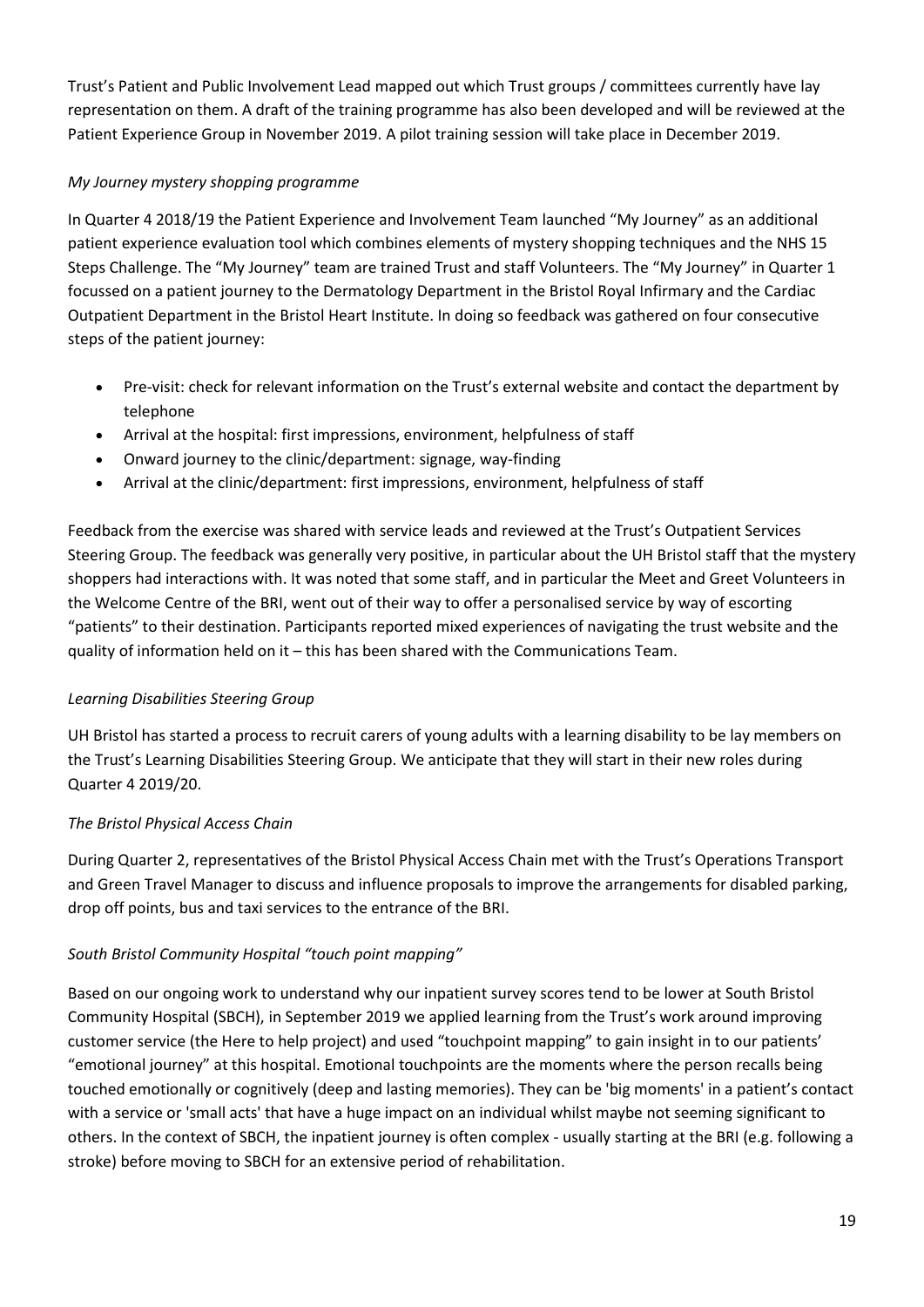Conversations were held with patients and carers to explore the in-patient transfer process from the BRI to arrival on the ward at SBCH, communication with staff, mealtimes and the discharge process. The key findings include:

- The value patients and carers place on the quality of a clear and unambiguous explanation of the transfer of care from the BRI to SBCH, both in terms of the logistics of the transfer and discussing the expectations of care at SBCH
- A recognition that for some patients and carers, the process of change from one location to another can be uncomfortable, emotionally charged and disorientating
- The quality of the departure from the BRI and the arrival at SBCH, including the orientation process for both patients and carers, is a key part of the journey and can have an immediate and lasting impact on how a patient or carer feels about SBCH. It is a formative moment. Feedback indicates this aspect of care is generally handled well and with sensitivity at SBCH, but that there sometimes may be an assumption made that patients and carers have inherent knowledge about SBCH, its location and the care provided

# In addition:

- The quality of the carer support provided at SBCH particularly in respect of supporting individuals with complex needs and carers who are themselves traumatised by circumstances was noted as excellent.
- There was some suggestion of an underlying anxiety amongst some patients (and their carers) about the discharge process from SBCH to home, and what that might entail in terms of a perceived loss of relationships, the familiarity of the ward and isolation.

Overall, the report was very complimentary about the care provided by SBCH, but there are clear pointers here about areas that are key emotional touchpoints that may be able to be further strengthened. The full summary report for this work is currently being finalised by the Patient and Public Involvement Lead and will be provided to the Division of Medicine and Diagnostics and Therapies Division during Quarter 3.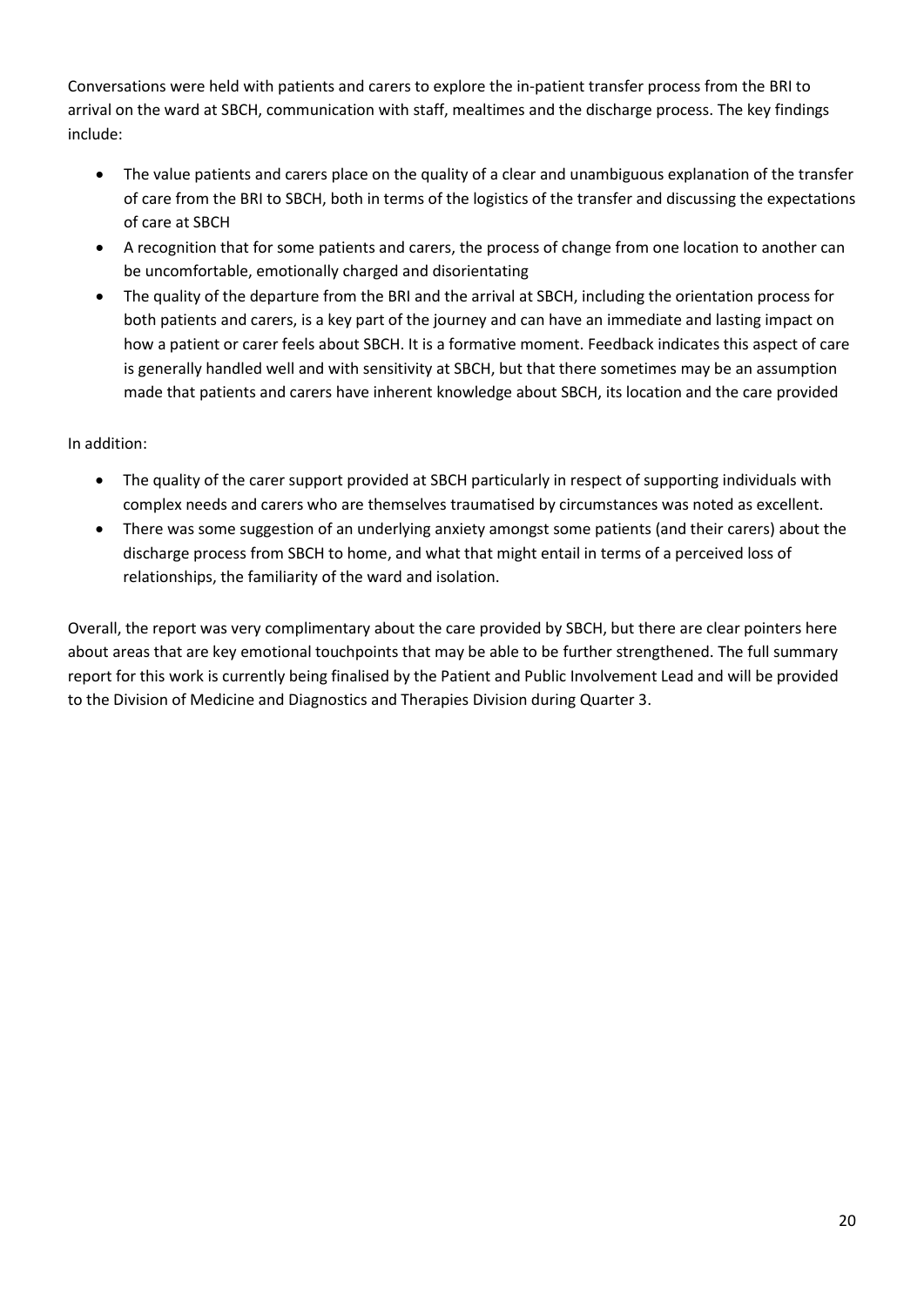#### **Appendix A – UH Bristol corporate patient experience programme**

The Patient Experience and Involvement Team at UH Bristol manages a comprehensive programme of patient feedback and engage activities. If you would like further information about this programme, or if you would like to volunteer to participate in it, please contact Paul Lewis (paul.lewis@uhbristol.nhs.uk). The following table provides a description of the core patient experience programme, but the team also supports a large number of local (i.e. staff-led) activities across the Trust.

| <b>Purpose</b>                                   | <b>Method</b>                                                                         | <b>Description</b>                                                                                                                                                                                                                                                                                                                                              |
|--------------------------------------------------|---------------------------------------------------------------------------------------|-----------------------------------------------------------------------------------------------------------------------------------------------------------------------------------------------------------------------------------------------------------------------------------------------------------------------------------------------------------------|
| Rapid-time feedback                              | The Friends & Family<br><b>Test</b>                                                   | Before, or just after leaving hospital, all adult inpatients, day<br>case, Emergency Department patients, and maternity service<br>users should be given the chance to state whether they would<br>recommend the care they received to their friends and family<br>and the reason why.                                                                          |
|                                                  | Comments cards                                                                        | Comments cards and boxes are available on wards and in<br>clinics. Anyone can fill out a comment card at any time. This<br>process is "ward owned", in that the wards/clinics manage the<br>collection and use of these cards.                                                                                                                                  |
|                                                  | Rapid-time feedback<br>system                                                         | Patients, carers and visitors can feedback via electronic devices<br>automatically and in real-time.                                                                                                                                                                                                                                                            |
| Robust measurement                               | Postal survey<br>programme (monthly<br>inpatient / maternity<br>/ outpatient surveys) | These surveys, which each month are sent to a random sample<br>of approximately 2500 patients, parents and women who gave<br>birth at St Michael's Hospital, provide systematic, robust<br>measurement of patient experience across the Trust and down<br>to a ward-level.                                                                                      |
|                                                  | Annual national<br>patient surveys                                                    | These surveys are overseen by the Care Quality Commission<br>allow us to benchmark patient experience against other Trusts.<br>The sample sizes are relatively small and so only Trust-level<br>data is available, and there is usually a delay of around 10<br>months in receiving the benchmark data.                                                         |
| In-depth understanding<br>of patient experience, | Face2Face interview<br>programme                                                      | Every two months, a team of volunteers is deployed across the<br>Trust to interview inpatients whilst they are in our care. The<br>interview topics are related to issues that arise from the core<br>survey programme, or any other important "topic of the day".<br>The surveys can also be targeted at specific wards (e.g. low<br>scoring areas) if needed. |
| and Patient and Public<br>Involvement            | The 15 steps<br>challenge                                                             | This is a structured "inspection" process, targeted at specific<br>wards, and carried out by a team of volunteers and staff. The<br>process aims to assess the "feel" of a ward from the patient's<br>point of view.                                                                                                                                            |
|                                                  | "My Journey"<br>mystery shopping                                                      | A structured programme of visits to departments and use of<br>front-of-house services (e.g. Trust web site, reception areas)                                                                                                                                                                                                                                    |
|                                                  | Involvement<br>Network                                                                | UH Bristol has direct links with a range of patient and<br>community groups across the city, who the Trust engages with<br>in various activities / discussions                                                                                                                                                                                                  |
|                                                  | Focus groups,<br>workshops and other<br>engagement<br>activities                      | These approaches are used to gain an in-depth understanding<br>of patient experience. They are often employed to engage with<br>patients and the public in service design, planning and change.<br>The events are held within our hospitals and out in the<br>community.                                                                                        |